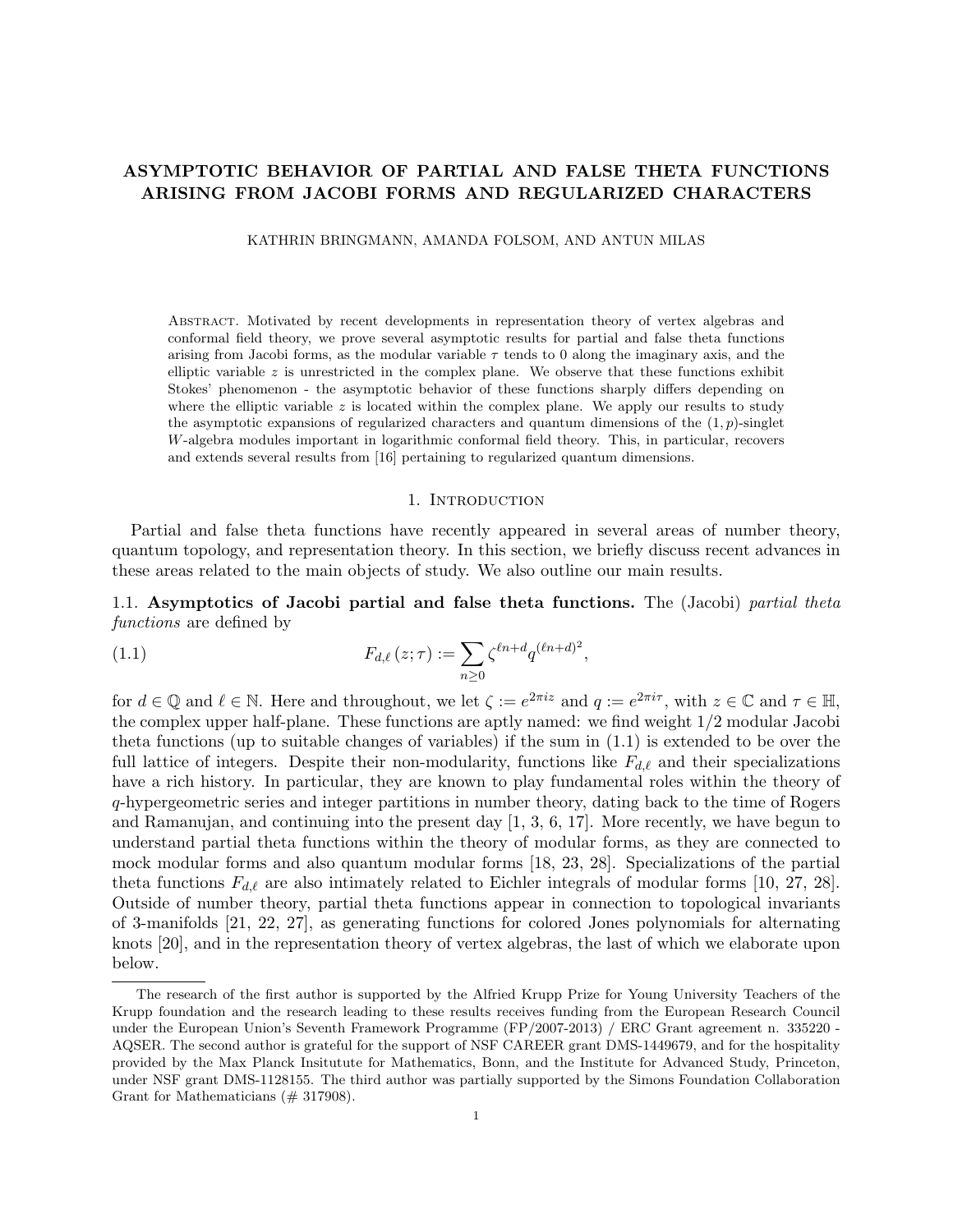In all of the above aspects, it is important to understand the asymptotic properties of partial theta functions. For example, in his second notebook [4, p. 324], Ramanujan claimed an asymptotic expansion for the partial theta function

$$
2\sum_{n\geq 0} (-1)^n q^{n^2+n} = 1 + T + T^2 + 2T^3 + 5T^4 + \cdots
$$

with  $q =: \frac{1-T}{1+T}$ , as  $T \to 0^+$ , combinatorial properties and generalizations of which have been studied in [5, 19, 25].

Similar expansions have been important within the theory of quantum modular forms, for example, due to work of Zagier [27], the Eichler integrals of weight *k* cusp forms  $g(\tau) = \sum_{n\geq 1} a_g(n)q^n$ , close relatives to partial theta functions, are known to satisfy  $(N \in \mathbb{N}_0)$  (see also [10])

(1.2) 
$$
\sum_{n\geq 1} a_g(n) n^{1-k} q^n = \sum_{n=0}^N \frac{(-x)^n}{n!} L_g\left(e^{\frac{2\pi i \ell}{m}}; k-1-n\right) + O\left(x^{N+1}\right)
$$

with  $\tau = \frac{\ell}{m} + \frac{ix}{2\pi}$  $\frac{ix}{2\pi}$ ,  $\frac{\ell}{m}$  $\frac{\ell}{m} \in \mathbb{Q}$ , as  $x \to 0^+$ , where the asymptotic coefficients in (1.2) are given in terms of twisted *L*-values. The asymptotic properties of the partial theta functions

$$
\phi_m^{(a)}(\tau) := m \sum_{n \geq 0} \chi_{2m}^{(a)}(n) q^{\frac{n^2}{4m}},
$$

where  $\chi_{2m}^{(a)}$  are certain characters, were similarly studied in [16, 21, 22, 27], in connection to topological invariants of 3-manifolds, representation theory, and quantum modular forms.

The typical situation involves partial theta functions obtained by specializing the variable *z* in (1.1) to be a point in  $\mathbb{Q}\tau + \mathbb{Q}$ . This produces a one-variable function in  $\tau$ , and the asymptotics of these resulting functions are studied as  $\tau \to 0$ . Our first set of results, which are both of independent interest and of interest in representation theory as we discuss below, gives asymptotic expansions for the two-variable Jacobi partial theta functions  $F_{d,\ell}(z;it)$  for any  $z \in \mathbb{C}$  as  $t \to 0^+$ . These functions exhibit Stokes' phenomenon, in that their asymptotic properties sharply differ depending on where in the complex plane *z* lies. To describe this, we write  $z = (z_0 + j)/\ell$ , where *j* ∈ Z,  $z_0 = x_0 + iy_0$ , with  $x_0, y_0 \in \mathbb{R}$  and  $-1/2 < x_0 \le 1/2$ . Our results are also phrased using the differential operator  $\mathcal{D}_z := \frac{1}{2\pi i}$ *∂*<sub>*∂z*</sub>, and the Bernoulli polynomials *B<sub>n</sub>*(*x*). We note that some special cases of asymptotic expansions of *Fd,ℓ* have already been investigated in the literature. For instance, the authors in [7] obtained its asymptotic expansion formula in the  $|z| < \frac{1}{4}$  $\frac{1}{4\ell}$  region for  $d \in \mathbb{Q}^+$ .

**Theorem 1.1.** We have the following behavior as  $t \to 0^+$  for any  $N \in \mathbb{N}_0$ . (i) *If*  $\text{Im}(z) > 0$  *or*  $(\text{Im}(z) < 0$  *and*  $|x_0| > |y_0|)$ *, or*  $z \in \mathbb{R} \setminus \frac{1}{\ell}$ *ℓ* Z*, then*

$$
F_{d,\ell}(z;it) = \sum_{a=0}^{N} \mathcal{D}_z^{2a} \left( \frac{\zeta^d}{1 - \zeta^{\ell}} \right) \frac{(-2\pi t)^a}{a!} + O(t^{N+1}).
$$

(ii) *If*  $\text{Im}(z) < 0$  *and*  $|x_0| \leq |y_0|$ *, then* 

$$
F_{d,\ell}(z;it) = (2\ell^2 t)^{-\frac{1}{2}} e^{\frac{2\pi i j d}{\ell} - \frac{\pi z_0^2}{2\ell^2 t}} \sum_{\substack{n \in \mathbb{Z} \\ |n+x_0| \le |y_0|}} e^{-\frac{\pi n^2}{2\ell^2 t} - \frac{\pi z_0 n}{\ell^2 t} - \frac{2\pi i n d}{\ell}} + \sum_{a=0}^N \mathcal{D}_z^{2a} \left(\frac{\zeta^d}{1 - \zeta^{\ell}}\right) \frac{(-2\pi t)^a}{a!} + O(t^{N+1}).
$$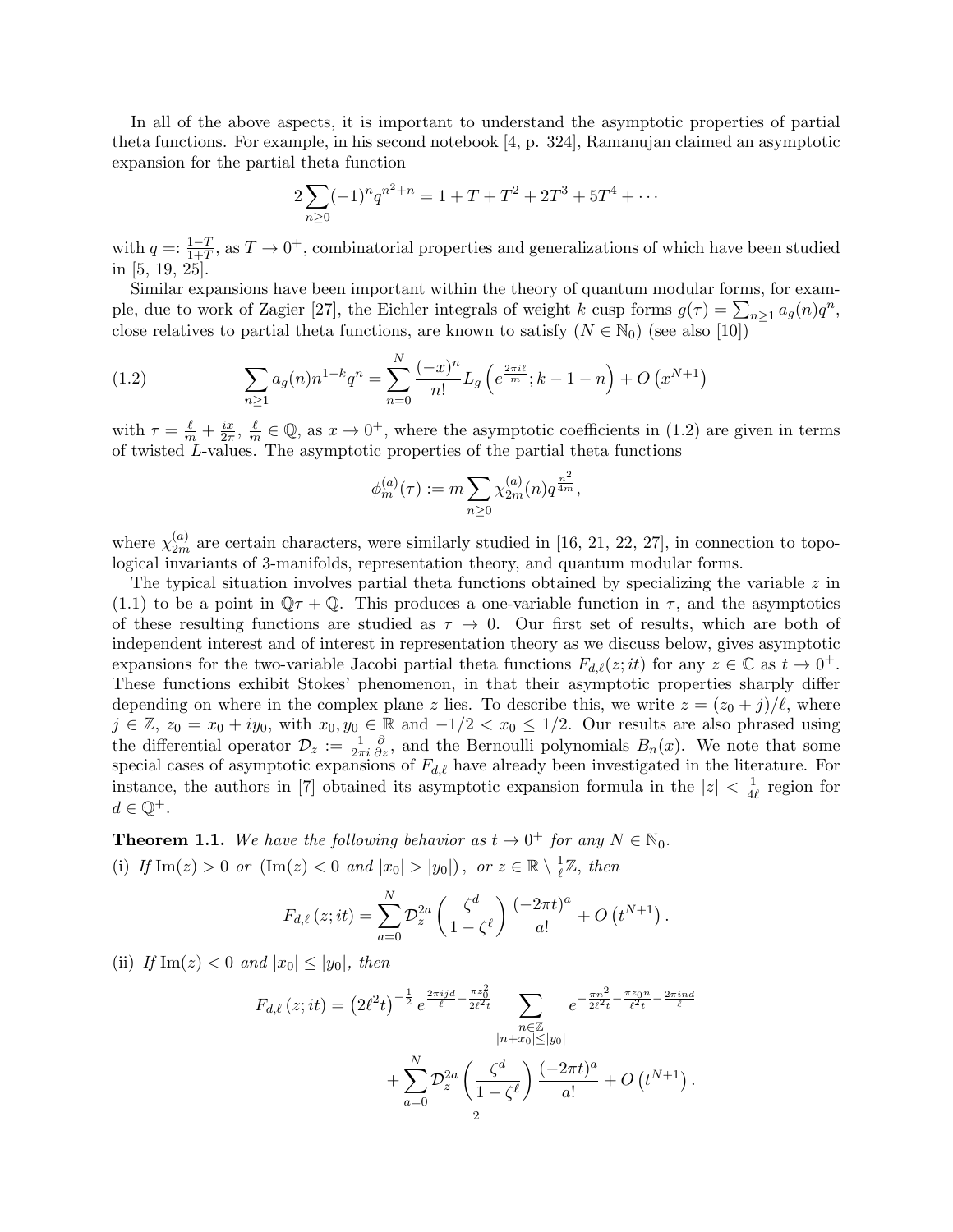(iii) *If*  $z \in \frac{1}{\ell}$ *ℓ* Z*, then*

$$
F_{d,\ell}(z;it) = \frac{1}{2} \left( 2\ell^2 t \right)^{-\frac{1}{2}} \zeta^d - \zeta^d \sum_{a=0}^N \frac{B_{2a+1} \left( \frac{d}{\ell} \right)}{2a+1} \frac{\left( -2\pi \ell^2 t \right)^a}{a!} + O\left( t^{N+1} \right).
$$

As a corollary, we deduce the asymptotic behavior of the Jacobi partial theta functions *Fd,ℓ*, which are again dependent on the location of  $z \in \mathbb{C}$ .

**Corollary 1.2.** We have the following behavior, as  $t \to 0^+$ . (i) *If*  $\text{Im}(z) > 0$  *or*  $(\text{Im}(z) < 0$  *and*  $|x_0| > |y_0|)$  *or*  $(z \in \mathbb{R} \setminus \frac{1}{\ell})$  $\frac{1}{\ell} \mathbb{Z}$ ), then

$$
F_{d,\ell}\left(z;it\right) \sim \frac{\zeta^d}{1-\zeta^{\ell}}.
$$

(ii) *If*  $\text{Im}(z) < 0$ ,  $|x_0| \le |y_0|$ , and  $x_0 \ne 1/2$ , then

$$
F_{d,\ell}(z;it) \sim (2\ell^2 t)^{-\frac{1}{2}} e^{\frac{2\pi i j d}{\ell} - \frac{\pi z_0^2}{2\ell^2 t}}.
$$

(iii) *If*  $\text{Im}(z) < 0$ ,  $|x_0| \le |y_0|$ , and  $x_0 = 1/2$ , then

$$
F_{d,\ell}(z;it) \sim 2\left(2\ell^2 t\right)^{-\frac{1}{2}} \cos\left(\frac{\pi}{\ell}\left(d+\frac{y_0}{2\ell t}\right)\right) e^{-\frac{\pi}{8\ell^2 t}+\frac{\pi y_0^2}{2\ell^2 t}+\frac{\pi i (2j+1)d}{\ell}}.
$$

 $(iv)$  *If*  $z \in \frac{1}{\ell}$ *ℓ* Z*, then*

$$
F_{d,\ell}\left(z;it\right) \sim \frac{\zeta^d}{2\ell(2t)^{\frac{1}{2}}}.
$$

*False theta functions*, similar to partial theta functions, are usually defined as sums over a full lattice, but sign changes are made in the summands so that modularity properties are lost. These functions also enjoy a rich history within the theory of *q*-series and integer partitions, and are often intertwined with partial theta functions [2]. A typical example of a false theta function is

$$
\sum_{n\in\mathbb{Z}}\operatorname{sgn}(n)q^{(\ell n+d)^2},
$$

where  $sgn(x) := 1$  for  $x \geq 0$ , and  $sgn(x) := -1$  for  $x < 0$ , which may also be viewed as a difference of two partial theta functions. In this paper, we are particularly interested in the following difference of two Jacobi partial theta functions

$$
G_{d,\ell}(z;\tau) := F_{d,\ell}(z;\tau) - F_{-d,\ell}(z;\tau).
$$

Observe that  $G_{d,\ell}(0;\tau) + q^{d^2}$  is a false theta function as above. In Section 5 (Theorem 5.1 and Corollary 5.2), we establish asymptotic expansions and asymptotic behavior of the functions *Gd,ℓ* analogous to Theorem 1.1 and Corollary 1.2. All of these results are of independent interest, and also have consequences in representation theory, which we now discuss.

1.2. **Partial and false theta functions in representation theory.** Partial and false theta functions have recently appeared in the representation theory of vertex algebras in the study of *regularized* characters of  $(1, p)$ -singlet *W*-algebra [8, 12, 13, 16]  $(p \geq 2)$ . Previously, in [23], it was observed that the usual characters  $\text{ch}[M_{r,s}](\tau)$  of atypical modules  $M_{r,s}$  ( $M_{1,1}$  the singlet vertex algebra), can be written as quotients of differences of two partial theta series and the Dedekind *η*-function. These characters are interesting from several different standpoints. For example, they admit elegant representations as multi-hypergometric *q*-series and are also quantum modular forms [28] with quantum set  $\mathbb Q$  (for details see [8]). In [13], motivated by developments surrounding the Verlinde formula in conformal field theory, atypical and typical characters are regularized by using a new complex parameter  $\varepsilon$ , which can be also viewed as the  $U(1)$ -charge in physics. The resulting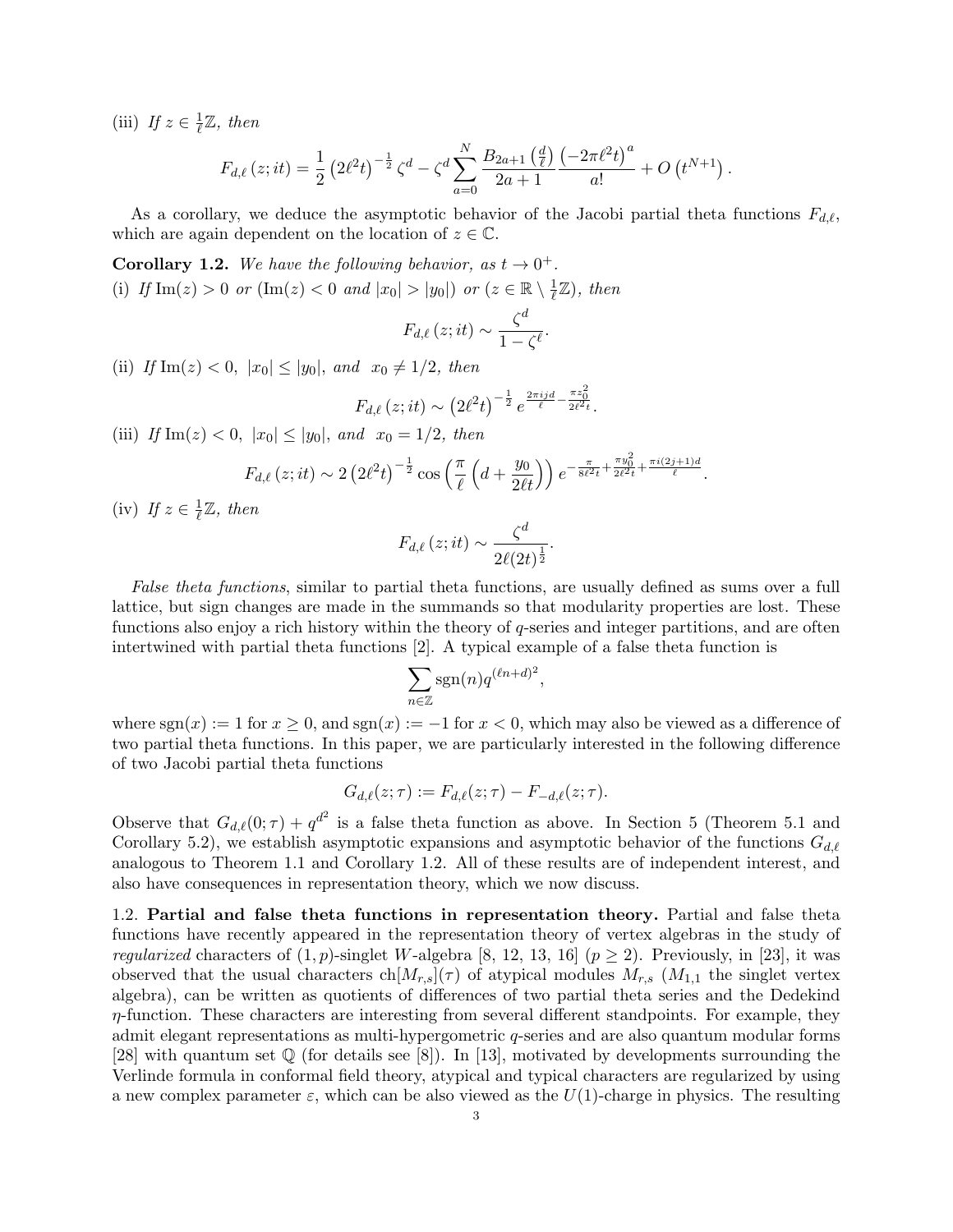expression, denoted by ch $[M_{r,s}^{\varepsilon}](\tau)$  ( $r \in \mathbb{Z}$ ,  $1 \leq s \leq p-1$ ), has in the numerator a difference of two partial theta functions discussed earlier. This numerator, denoted in Section 6 by  $\mathcal{C}_{r,s}(\varepsilon;\tau)$ , gives rise to a false theta function. Indeed, if specialized at  $\varepsilon = 0$ ,  $C_{1,s}$  is a false theta function as above, while for  $r \neq 1$ ,  $\mathcal{C}_{r,s}$  can be written as the sum of a false theta function and a finite *q*-series [8]. Interestingly, the regularized characters admit a certain modular-type transformation formula if  $\varepsilon \notin i\mathbb{R}$  [13]. This fact was instrumental for proving the Verlinde formula of characters [13, 16], which is conjecturally isomorphic to the Grothendieck ring of the category of modules for the singlet vertex algebra. It is known that ordinary fusion ring admits one-dimensional representation coming from quantum dimensions, thus in [13], the regularized quantum dimension of *M* was defined as

(1.3) 
$$
\mathrm{qdim}(M^{\varepsilon}) := \lim_{t \to 0^{+}} \frac{\mathrm{ch}[M^{\varepsilon}](it)}{\mathrm{ch}[V^{\varepsilon}](it)},
$$

now depending on *ε*. Without going into details, we only mention that regularized quantum dimensions define a representation of the Verlinde algebra of characters. Very recently, in [16], regularized quantum dimensions of irreducible modules for the singlet algebras were computed on a certain subset of the  $\varepsilon$ -plane. It was observed that quantum dimension have peculiar properties in different regions on the *ε*-plane, roughly corresponding to  $\text{Re}(\varepsilon) > 0$  and  $\text{Re}(\varepsilon) < 0$ .

In this paper, we extend and generalize several results from [16]. Firstly, in Theorem 6.2, we determine explicit (full) asymptotic expansions of all regularized irreducible characters simply as corollaries to the more general asymptotic formulas for the Jacobi partial and false theta functions (Theorem 1.1, Corollary 1.2, Theorem 5.1, and Corollary 5.2). These results immediately imply several properties observed earlier in [16], including Stokes' phenomenon. Moreover, we extend known formulas for regularized quantum dimensions in [16] to the whole *ε*-plane including the *√* imaginary axis. To describe this, we write  $\varepsilon = (\varepsilon_0 + ik)/\sqrt{2p}$ , with  $k \in \mathbb{Z}$ ,  $\varepsilon_0 = u_0 + iv_0$  with *u*<sub>0</sub>*, v*<sub>0</sub> ∈ ℝ*,* and  $-1/2 < v$ <sup>0</sup> ≤ 1/2.

Our next result gives formulas for regularized quantum dimensions - as defined in (1.3) - of the  $(1, p)$ -singlet algebra modules, both typical and atypical. We point out that explicit formulas for  $\text{ch}[F_{\lambda}^{\varepsilon}](\tau)$  and  $\text{ch}[M_{r,s}^{\varepsilon}](\tau)$  are given in (6.1) and (6.2), respectively. As in Theorem 1.1 and Corollary 1.2, Theorem 1.3 exhibits Stokes' phenomenon.

### **Theorem 1.3.** *Assume the notation and hypotheses above.*

(i) If one of the following are true:  $\text{Re}(\varepsilon) < 0$  or  $(\text{Re}(\varepsilon) > 0$  and  $|v_0| > |u_0|$  or  $(\text{Re}(\varepsilon) >$  $0, p|k, |u_0| < 1 - |v_0|, \text{ and } v_0 \neq 1/2 \text{ or } (u_0 = 0 \text{ and } v_0 \neq 0), \text{ then}$ 

(1.4) 
$$
\operatorname{qdim}[M^{\varepsilon}_{r,s}] = e^{\pi \varepsilon \sqrt{2p}(1-r)} \frac{\sinh\left(\frac{\sqrt{2}\pi s\varepsilon}{\sqrt{p}}\right)}{\sinh\left(\frac{\sqrt{2}\pi \varepsilon}{\sqrt{p}}\right)},
$$

(1.5) 
$$
\operatorname{qdim}[F_{\lambda}^{\varepsilon}] = e^{2\pi\varepsilon \left(\lambda - \sqrt{\frac{p}{2}} + \sqrt{\frac{1}{2p}}\right)} \frac{\sinh\left(\sqrt{2p}\pi\varepsilon\right)}{\sinh\left(\frac{\sqrt{2}\pi\varepsilon}{\sqrt{p}}\right)}.
$$

 $(iii)$  *If*  $\text{Re}(\varepsilon) > 0$ ,  $p \nmid k$ ,  $|v_0| \leq |u_0|$ , and  $v_0 \neq 1/2$ , then

$$
qdim[M_{r,s}^{\varepsilon}] = (-1)^{k(r+1)} \frac{\sin\left(\frac{\pi ks}{p}\right)}{\sin\left(\frac{\pi k}{p}\right)}, \quad qdim[F_{\lambda}^{\varepsilon}] = 0.
$$

(iii) *If*  $\text{Re}(\varepsilon) > 0$ ,  $p|k$ ,  $1 - |u_0| \leq |v_0| \leq |u_0|$ , and  $v_0 \neq 1/2$ , then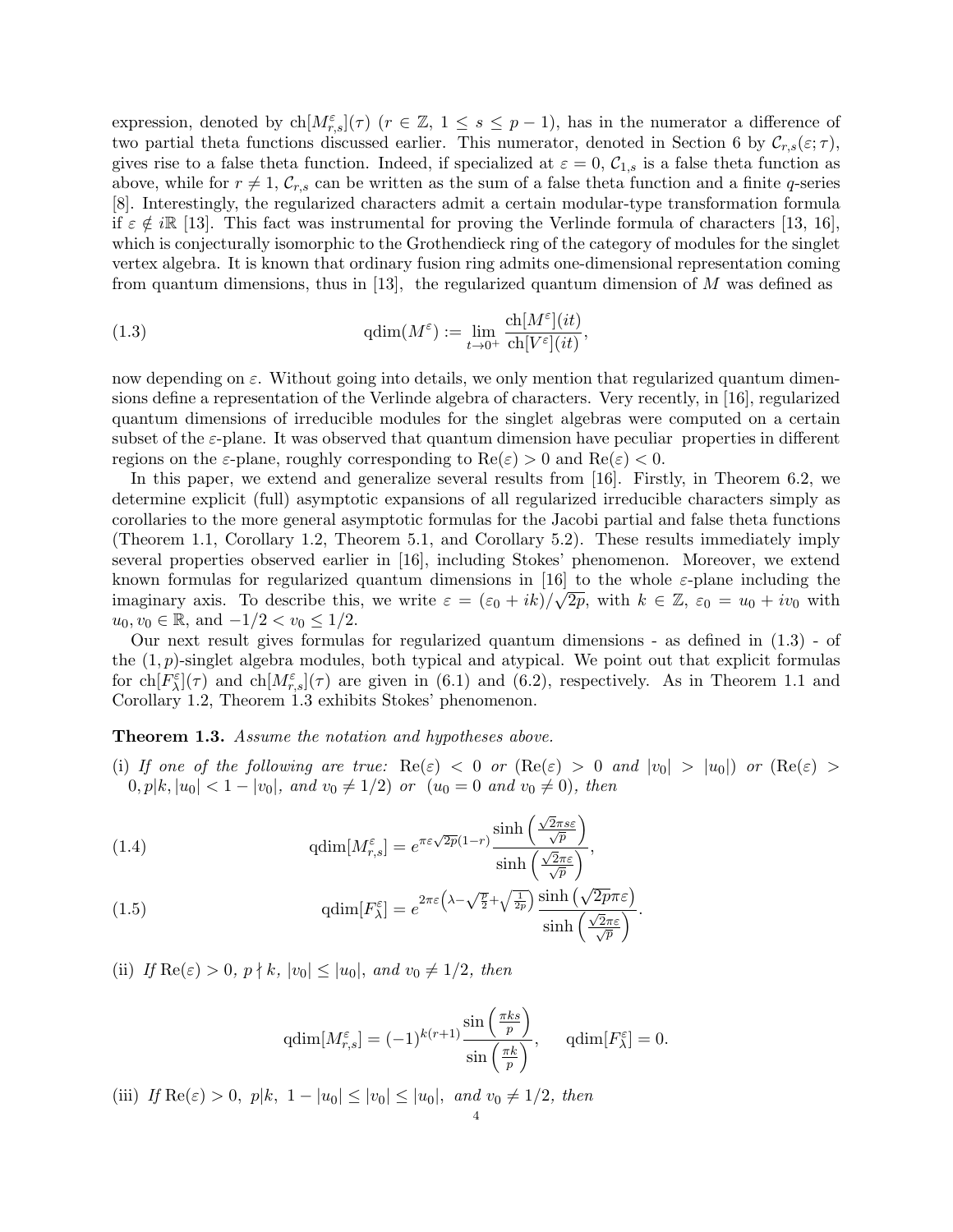$$
qdim[M_{r,s}^{\varepsilon}] = (-1)^{(r+1)(k+1) + \frac{k(s+1)}{p}} \frac{\sin\left(\frac{\pi s}{p}\right)}{\sin\left(\frac{\pi}{p}\right)}, \quad qdim[F_{\lambda}^{\varepsilon}] = 0.
$$

(iv) *If*  $\text{Re}(\varepsilon) > 0$ *,*  $v_0 = 1/2$ *, and*  $|u_0| \geq 1/2$ *, then* 

$$
{\rm qdim}[F_\lambda^\varepsilon]=0,
$$

*and*  $\text{qdim}[M_{r,s}^{\varepsilon}]$  *exists if and only if* 

$$
\tan\left(\frac{\pi s}{2p} + \frac{\pi r}{2}\right) \tan\left(\frac{\pi}{2p}\right) = \tan\left(\frac{\pi (2k+1)s}{2p} + \frac{\pi r}{2}\right) \tan\left(\frac{\pi (2k+1)}{2p}\right).
$$

*If this condition is satisfied, then*

$$
\text{qdim}[M_{r,s}] = \frac{(-1)^{(r+1)k+1}\sin\left(\frac{\pi s}{2p} + \frac{\pi r}{2}\right)\cos\left(\frac{\pi}{2p}(2k+1)s + \frac{\pi r}{2}\right)}{\cos\left(\frac{\pi}{2p}\right)\sin\left(\frac{\pi}{2p}(2k+1)\right)}.
$$

(v) If  $\varepsilon_0 = 0$  and  $p \nmid ks$ , then

$$
\text{qdim}[M_{r,s}^{\varepsilon}] = (-1)^{k(r+1)} \frac{\sin\left(\frac{\pi ks}{p}\right)}{\sin\left(\frac{\pi k}{p}\right)}, \quad \text{qdim}[F_{\lambda}^{\varepsilon}] = 0.
$$

(vi) If  $\varepsilon_0 = 0$ ,  $p \mid ks$ , then (a) *if*  $k \notin p\mathbb{Z}$ *, then* 

$$
\mathrm{qdim}[M^\varepsilon_{r,s}] = 0, \quad \mathrm{qdim}[F^\varepsilon_\lambda] = 0;
$$

(b) *if*  $k \in p(2\mathbb{Z})$ *, then* 

$$
\mathrm{qdim}[M_{r,s}^{\varepsilon}] = s, \quad \mathrm{qdim}[F_{\lambda}^{\varepsilon}] = e^{\frac{2\pi ik\lambda}{\sqrt{2p}}}p;
$$

(c) *if*  $k \in p(2\mathbb{Z}+1)$ *, then* 

$$
\operatorname{qdim}[M^{\varepsilon}_{r,s}] = (-1)^{(s+1)+p(r+1)}s, \quad \operatorname{qdim}[F^{\varepsilon}_{\lambda}] = e^{\frac{2\pi i k\lambda}{\sqrt{2p}}}p.
$$

### *Remarks.*

- (i) Parts (i) (not including the  $u_0 = 0, v_0 \neq 0$  region), (ii), and (iii) of Theorem 1.3 were proven in [16] by using a different method.
- (ii) Part (vi) of Theorem 1.3 for  $k = 0$  was given in [13].
- (iii) In part (iv), there are several choices of parameters, some of which are dependent on  $k$ , which yield a solution. For instance, if r is odd and  $s = 1$ , then the quantum dimension of  $M_{r,s}$  is 1, and if *r* is even and  $s = p - 1$ , then the quantum dimension is  $-1$ .
- (iv) Quantum dimensions in Theorem 1.3 can be interpreted as modified Hopf link invariants associated to the unrolled quantum group  $\overline{U}_\mu^H$  $\mu^H(\mathcal{S}\ell_2), \ \mu = e^{\pi i/p}$  [11, 15].

This paper is structured as follows. In Section 2, we introduce basic functions and prove several technical lemmas. In Sections 3 and 4, we determine asymptotic properties of the partial theta functions  $F_{d,\ell}$  and  $G_{d,\ell}$  for Im(*z*)  $\neq$  0 and Im(*z*) = 0, respectively. In particular, their asymptotic behavior is stated in Corollaries 3.4, 3.5, and 4.7. In Section 5, we prove Theorem 1.1 and Corollary 1.2, and establish the analogous results for the functions *Gd,ℓ* in Theorem 5.1 and Corollary 5.2. Finally, in Section 6, we prove Theorem 1.3, and establish related asymptotic expansions in Theorem 6.2 and Corollary 6.3.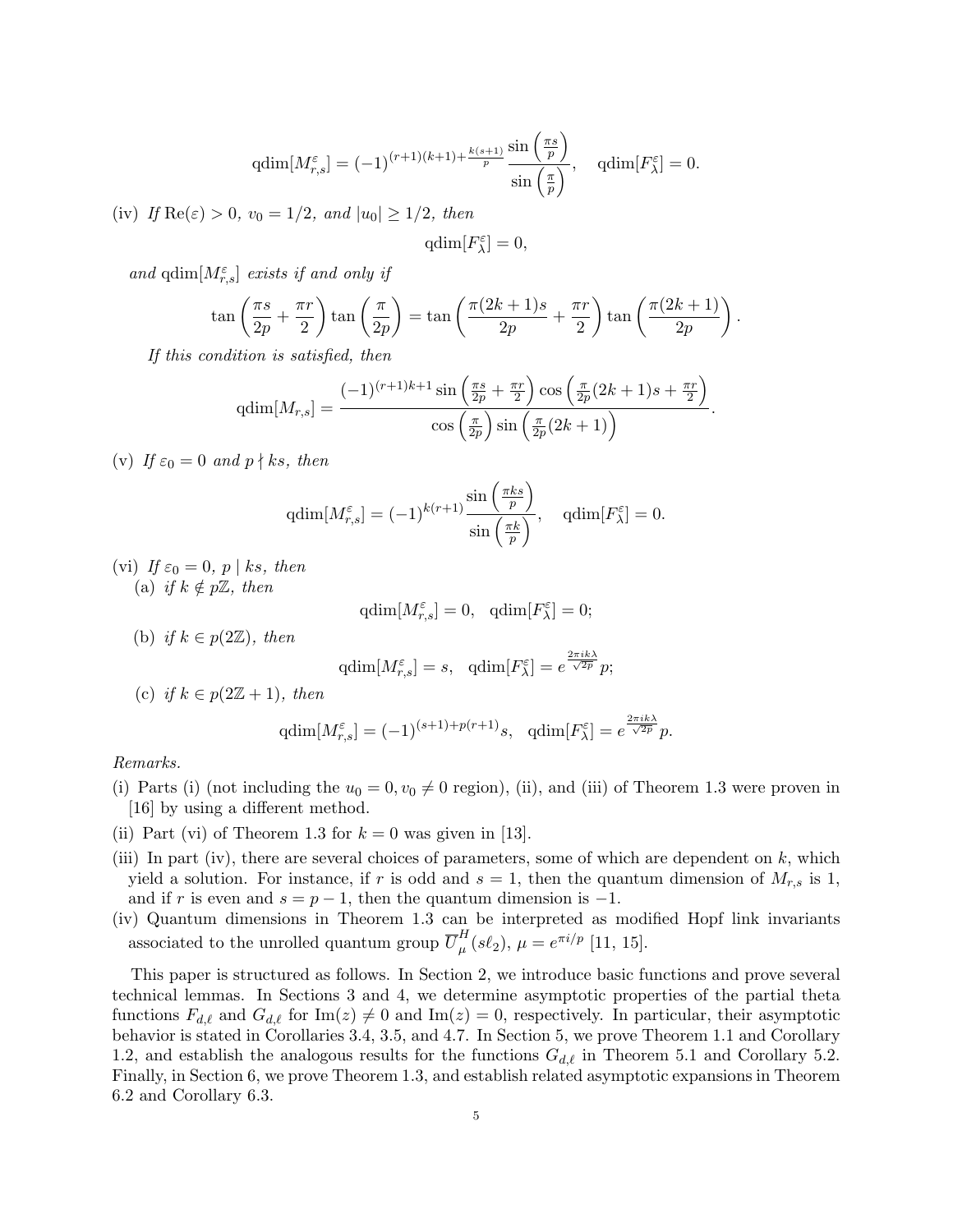#### 2. Auxiliary functions

In this section, we provide some preliminary results on certain functions required to prove our main results. Namely, we establish the asymptotic properties of some functions defined using the error function, we give some transformation properties for various theta functions, and we establish expansions for some special functions.

### 2.1. **Properties of error functions.** The error function erf is defined, for  $w \in \mathbb{C}$ , by

$$
\operatorname{erf}(w) := \frac{2}{\sqrt{\pi}} \int_0^w e^{-t^2} dt.
$$

We establish asymptotic properties of certain functions defined using erf below; in doing so, we make use of the following expansions [26, 7.6.2, 7.12 (i)] of erf and the complementary error function  $erfc(w) := 1 - erf(w)$ , the first of which converges for any  $w \in \mathbb{C}$ , and the second of which holds for any  $N \in \mathbb{N}_0$ , as  $w \to 0$ , for  $|Arg(w)| < 3\pi/4$ ,

(2.1) 
$$
\operatorname{erf}(w) = e^{-w^2} \sum_{n \ge 1} \frac{w^{2n-1}}{\Gamma(n + \frac{1}{2})},
$$

(2.2) 
$$
\operatorname{erfc}(w) = \frac{e^{-w^2}}{\sqrt{\pi}} \sum_{m=0}^{N} \frac{(-1)^m \left(\frac{1}{2}\right)_m}{w^{2m+1}} + O\left(w^{-2N-3}\right).
$$

**Lemma 2.1.** *For*  $w \in \mathbb{C}$ *, we have that* 

(2.3) 
$$
\sum_{n\geq 0} \frac{(2w)^n \Gamma\left(\frac{n+1}{2}\right)}{n!} = \sqrt{\pi} e^{w^2} \left(1 + \text{erf}(w)\right).
$$

**Proof:** The statement follows by splitting the sum in  $(2.3)$  into even and odd terms, using the Taylor expansion for  $e^{w^2}$ , as well as  $(2.1)$ .

Next, we define the function

$$
F(t, w) := \frac{w}{\sqrt{t}} e^{\frac{w^2}{t}} \left( 1 + \text{erf}\left(\frac{w}{\sqrt{t}}\right) \right),
$$

and determine its asymptotic behavior in Lemma 2.2.

**Lemma 2.2.** We have the following asymptotic behavior, as  $t \to 0^+$ . (i) *If*  $|\text{Arg}(w)| \leq \pi/4$ *, then* 

$$
F(t, w) - \frac{2w}{\sqrt{t}} e^{\frac{w^2}{t}} = -\frac{1}{\sqrt{\pi}} + O(t).
$$

(ii) *If*  $|\text{Arg}(w)| > \pi/4$ *, then* 

$$
F(t, w) = -\frac{1}{\sqrt{\pi}} \left( 1 - \frac{t}{2w^2} \right) + O(t^2) .
$$

### **Proof:**

(i) If  $|Arg(w)| \leq \pi/4$ , then the claim follows directly from (2.2).

(ii) If  $|Arg(w)| > \pi/4$ , then  $|Arg(-w)| < 3\pi/4$  and the claim follows similarly.

*Remark.* The change in the behavior of the asymptotic expansion of  $F(t, w)$  across the boundary  $|Arg(w)| = \pi/4$  is an example of Stokes' phenomenon. The lines  $Arg(w) = \pm \pi/4$  are called *anti-Stokes* lines.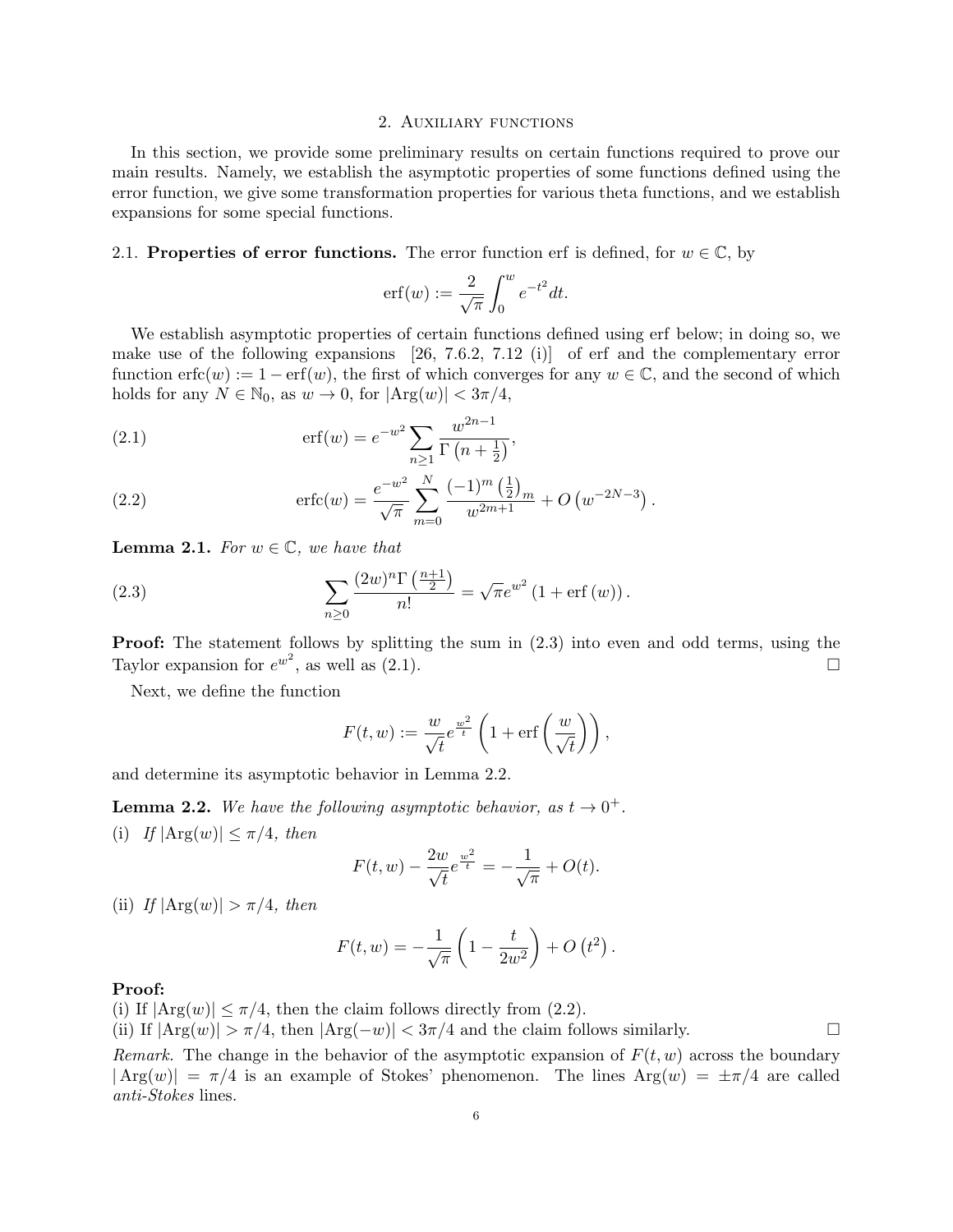2.2. **Jacobi and partial theta functions.** In this section, we provide a transformation property for the Jacobi theta function

(2.4) 
$$
\Theta(z;\tau) := \sum_{n\in\mathbb{Z}} (-1)^n \zeta^n q^{n^2},
$$

and also establish a shifting property of the partial theta functions *Fd,ℓ*.

The function  $\Theta$  satisfies the following well-known modular transformation property (see [24], Chapter 1), which we make use of:

(2.5) 
$$
\Theta(z;\tau) = (-2i\tau)^{-\frac{1}{2}} \sum_{n\in 1+2\mathbb{Z}} e^{-\frac{\pi i}{8\tau}(n+2z)^2}.
$$

A direct calculation yields the following shifting property for the functions *Fd,ℓ*.

**Lemma 2.3.** *For*  $m \in \mathbb{Z}$ *, we have that* 

$$
F_{d+m\ell,\ell}(z;\tau) = F_{d,\ell}(z;\tau) - \sum_{a\geq 0} \mathcal{D}_z^{2a} \left( \frac{\zeta^d \left(1 - \zeta^{\ell m}\right)}{1 - \zeta^{\ell}} \right) \frac{(2\pi i \tau)^a}{a!}.
$$

In Section 3, we require the expansions of certain derivative functions similar to those appearing above. Using the Bernoulli polynomial generating function (see 24.2.3 in [26]), we establish the following lemma.

**Lemma 2.4.** *For*  $z \in \mathbb{C} \setminus \{0\}$ *, and*  $a \in \mathbb{N}_0$ *, we have that* 

(2.6) 
$$
\mathcal{D}_z^{2a}\left(\frac{\zeta^d}{1-\zeta^{\ell}}\right) = -\ell^{2a}\left(\frac{(2a)!}{(2\pi i\ell z)^{2a+1}} + \sum_{b\geq 0} \frac{(2\pi i\ell z)^b B_{2a+b+1}\left(\frac{d}{\ell}\right)}{b!(2a+b+1)}\right).
$$

*Moreover, for*  $a \in \mathbb{N}_0$ *, we have that* 

(2.7) 
$$
\lim_{z \to 0} \left( \mathcal{D}_z^{2a} \left( \frac{\zeta^d}{1 - \zeta^{\ell}} \right) + \frac{(2a)!}{\ell (2\pi i z)^{2a+1}} \right) = -\ell^{2a} \frac{B_{2a+1} \left( \frac{d}{\ell} \right)}{2a+1}.
$$

3. ASYMPTOTIC EXPANSIONS OF  $F_{d,\ell}$  AND  $G_{d,\ell}$  IF  $\text{Im}(z) \neq 0$ 

In this section, we establish the asymptotic expansions of the partial theta functions  $F_{d,\ell}$ , and of the functions  $G_{d,\ell}$ , if Im(*z*)  $\neq$  0, making use of some of the results established in Section 2. In Section 3.1, we consider the case  $\text{Im}(z) > 0$ , and in Section 3.2, we treat the case  $\text{Im}(z) < 0$ . Recall that we write  $z = (z_0 + j)/\ell$ , where  $j \in \mathbb{Z}$ ,  $z_0 = x_0 + iy_0$ , with  $x_0, y_0 \in \mathbb{R}$  and  $-1/2 < x_0 \le 1/2$ .

3.1. Im( $z$ ) > 0. In Lemma 3.1 below, we establish the asymptotic expansions of the functions  $F_{d,\ell}$ and  $G_{d,\ell}$  in the case  $\text{Im}(z) > 0$ .

**Lemma 3.1.** *We have, for*  $\tau \in \mathbb{H}$  *and*  $z \in \mathbb{C}$  *with*  $\text{Im}(z) > 0$ *,* 

$$
F_{d,\ell}(z;\tau) = \sum_{a\geq 0} \mathcal{D}_z^{2a} \left(\frac{\zeta^d}{1-\zeta^{\ell}}\right) \frac{\left(2\pi i\tau\right)^a}{a!},
$$
  

$$
G_{d,\ell}(z;\tau) = 2i \sum_{a\geq 0} \mathcal{D}_z^{2a} \left(\frac{\sin\left(2\pi dz\right)}{1-\zeta^{\ell}}\right) \frac{\left(2\pi i\tau\right)^a}{a!}.
$$

**Proof:** Using the definition of the functions  $F_{d,\ell}$ , we have

(3.1) 
$$
F_{d,\ell}(z;\tau) = \sum_{a\geq 0} \frac{(2\pi i\tau)^a}{a!} \sum_{n\geq 0} (\ell n+d)^{2a} \zeta^{\ell n+d} = \sum_{a\geq 0} \mathcal{D}_z^{2a} \left(\frac{\zeta^d}{1-\zeta^{\ell}}\right) \frac{(2\pi i\tau)^a}{a!}.
$$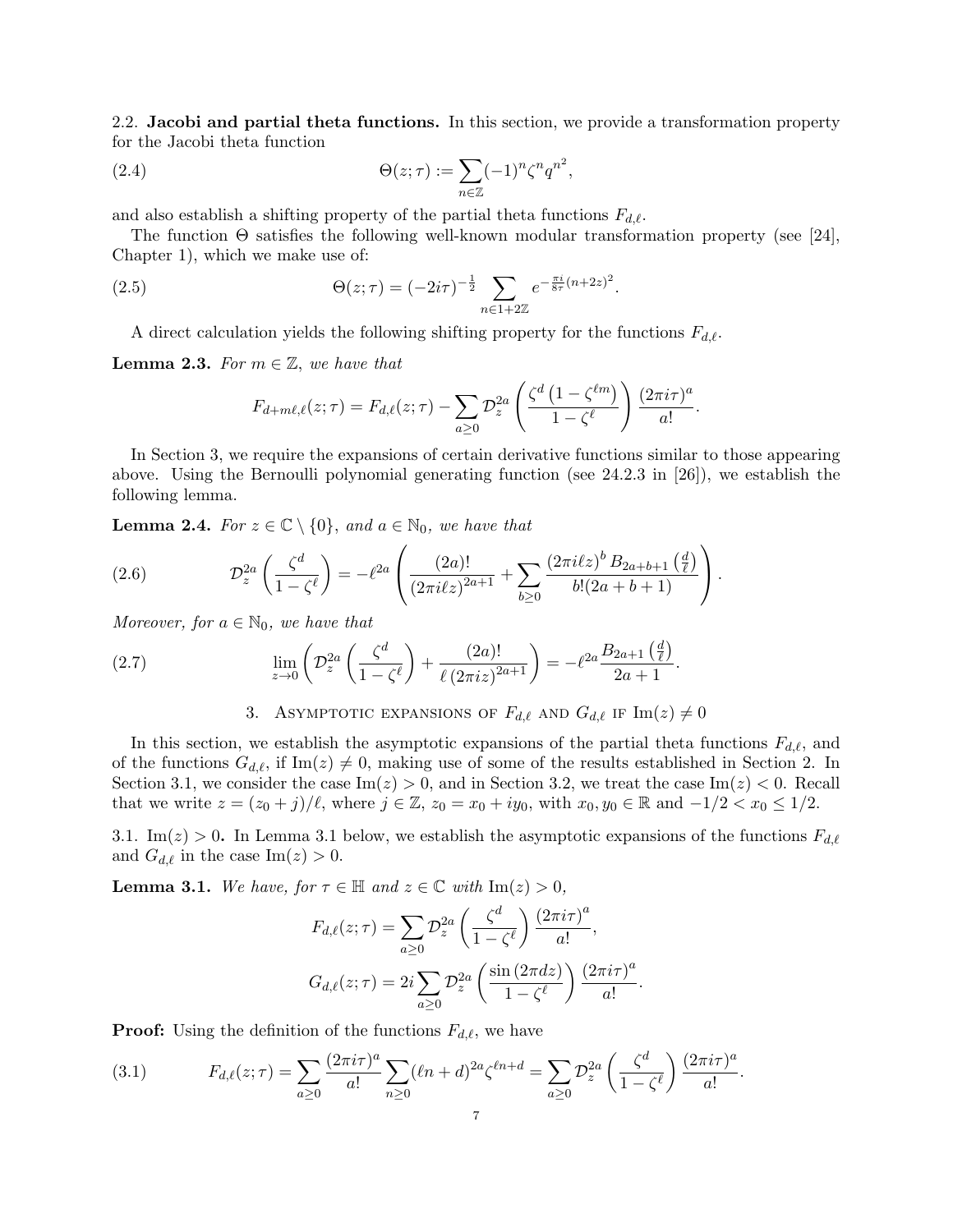This establishes the claimed result for the functions  $F_{d,\ell}$ . The statement for  $G_{d,\ell}$  then follows from  $(3.1)$  and the definition of the functions  $G_{d,\ell}$ .

From Lemma 3.1 we deduce the following asymptotic behavior of the functions  $F_{d,\ell}$  and  $G_{d,\ell}$ .

**Corollary 3.2.** For  $\text{Im}(z) > 0$ , as  $t \to 0^+$ , we have that

$$
F_{d,\ell}(z;it) \sim \frac{\zeta^d}{1-\zeta^{\ell}}, \qquad G_{d,\ell}(z;it) \sim \frac{2i\sin(2\pi dz)}{1-\zeta^{\ell}}.
$$

3.2. Im(*z*)  $<$  0. In Lemma 3.3, we establish the asymptotic expansions of the functions  $F_{d,\ell}$  and  $G_{d,\ell}$  if Im(*z*) < 0.

**Lemma 3.3.** For  $z \in \mathbb{C}$  with  $\text{Im}(z) < 0$ , and  $N \in \mathbb{N}_0$ , as  $t \to 0^+$ , we have that

(3.2) 
$$
F_{d,\ell}(z;it) = (2\ell^2 t)^{-\frac{1}{2}} e^{\frac{2\pi i j d}{\ell} - \frac{\pi z_0^2}{2\ell^2 t}} \sum_{\substack{n \in \mathbb{Z} \\ |n+x_0| \le |y_0|}} e^{-\frac{\pi n^2}{2\ell^2 t} - \frac{\pi z_0 n}{\ell^2 t} - \frac{2\pi i nd}{\ell}}
$$

$$
+ \sum_{a=0}^N \mathcal{D}_z^{2a} \left(\frac{\zeta^d}{1 - \zeta^\ell}\right) \frac{(-2\pi t)^a}{a!} + O(t^{N+1}),
$$
  
(3.3) 
$$
G_{d,\ell}(z;it) = 2i (2\ell^2 t)^{-\frac{1}{2}} e^{-\frac{\pi z_0^2}{2\ell^2 t}} \sum_{\substack{n \in \mathbb{Z} \\ |n+x_0| \le |y_0| \\ n+x_0| \le |y_0|}} \sin\left(\frac{2\pi d}{\ell}(j-n)\right) e^{-\frac{\pi n^2}{2\ell^2 t} - \frac{\pi z_0 n}{\ell^2 t}}
$$

$$
+ 2i \sum_{a=0}^N \mathcal{D}_z^{2a} \left(\frac{\sin(2\pi dz)}{1 - \zeta^\ell}\right) \frac{(-2\pi t)^a}{a!} + O(t^{N+1}).
$$

**Proof:** With

$$
\mathcal{M}_{d,\ell}(z;\tau) := \sum_{n \in \mathbb{Z}} \zeta^{\ell n + d} q^{(\ell n + d)^2},
$$

we have that

(3.4) 
$$
F_{d,\ell}(z;\tau) = \mathcal{M}_{d,\ell}(z;\tau) - F_{\ell-d,\ell}(-z;\tau).
$$

We analyze the two functions in (3.4) separately.

Since Im( $-z$ ) > 0, Lemma 3.1 yields that

(3.5) 
$$
-F_{\ell-d,\ell}(-z;\tau) = \sum_{a\geq 0} \mathcal{D}_z^{2a} \left(\frac{\zeta^d}{1-\zeta^{\ell}}\right) \frac{(2\pi i\tau)^a}{a!}.
$$

Next, we write the function  $\mathcal{M}_{d,\ell}$  in terms of the theta function in (2.4) and use (2.5) to obtain

(3.6) 
$$
\mathcal{M}_{d,\ell}(z;it) = (2\ell^2 t)^{-\frac{1}{2}} e^{\frac{2\pi i j d}{\ell} - \frac{\pi z_0^2}{2\ell^2 t}} \sum_{n \in \mathbb{Z}} e^{-\frac{\pi n^2}{2\ell^2 t} - \frac{\pi z_0 n}{\ell^2 t} - \frac{2\pi i n d}{\ell}}.
$$

Inserting  $(3.5)$  and  $(3.6)$  into  $(3.4)$  we have shown that

$$
F_{d,\ell}(z;it) = \sum_{a\geq 0} \mathcal{D}_z^{2a} \left(\frac{\zeta^d}{1-\zeta^{\ell}}\right) \frac{(-2\pi t)^a}{a!} + \left(2\ell^2 t\right)^{-\frac{1}{2}} e^{\frac{2\pi i j d}{\ell} - \frac{\pi z_0^2}{2\ell^2 t}} \sum_{n\in\mathbb{Z}} e^{-\frac{\pi n^2}{2\ell^2 t} - \frac{\pi z_0 n}{\ell^2 t} - \frac{2\pi i nd}{\ell}}.
$$

The claimed expansion for *Fd,ℓ* now follows by ignoring the exponentially small terms.

To prove the result for  $G_{d,\ell}$ , we use the result just established for  $F_{d,\ell}$  together with the definition of  $G_{d,\ell}$ .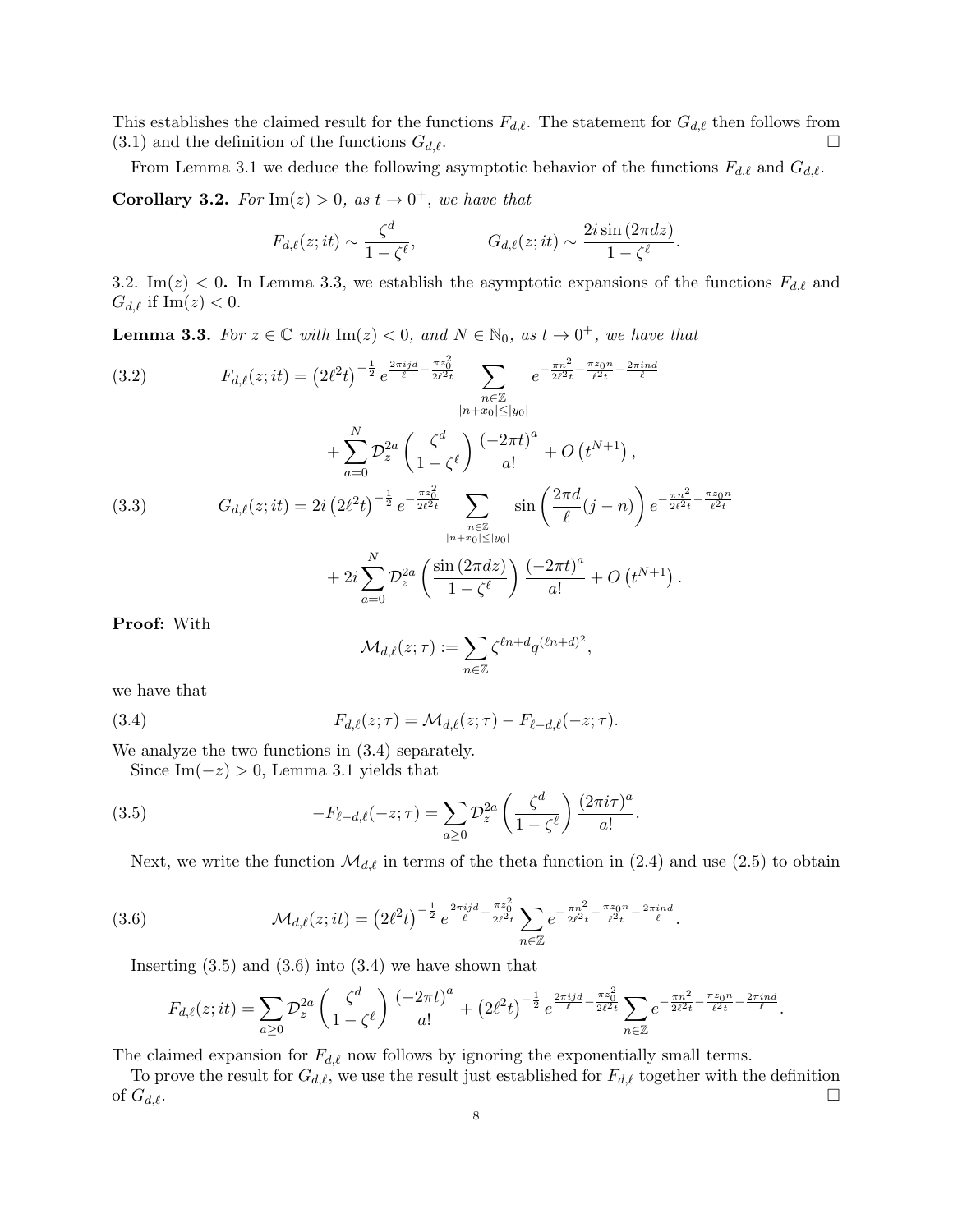Using Lemma 3.3, we establish the asymptotic behavior of the partial theta functions *Fd,ℓ* for  $Im(z)$  < 0 in Corollary 3.4 below. Unlike the previous case in which  $Im(z) > 0$ , a more careful analysis is required.

**Corollary 3.4.** We have the following behavior for  $\text{Im}(z) < 0$ , as  $t \to 0^+$ . (i) If  $|x_0| > |y_0|$ *, then* 

$$
F_{d,\ell}(z;it) \sim \frac{\zeta^d}{1-\zeta^{\ell}}.
$$

(ii) *If*  $|x_0| \le |y_0|$  *and*  $x_0 \ne 1/2$ *, then* 

$$
F_{d,\ell}(z;it) \sim \left(2\ell^2 t\right)^{-\frac{1}{2}} e^{\frac{2\pi ij}{\ell} - \frac{\pi z_0^2}{2\ell^2 t}}.
$$

(iii) *If*  $x_0 = 1/2$  *and*  $|y_0| \ge 1/2$ *, then* 

$$
F_{d,\ell}(z;it) \sim 2\left(2\ell^2 t\right)^{-\frac{1}{2}} \cos\left(\frac{\pi}{\ell}\left(d+\frac{y_0}{2\ell t}\right)\right) e^{-\frac{\pi}{8\ell^2 t} + \frac{\pi y_0^2}{2\ell^2 t} + \frac{\pi i (2j+1)d}{\ell}}.
$$

**Proof:** One can see that the dominant term in the sum in  $(3.2)$  occurs for  $n = 0$ , and additionally for  $n = -1$  if  $x_0 = 1/2$ . Moreover, we obtain a contribution exactly if  $|x_0| > |y_0|$ . This yields (i).

We next assume  $|x_0| \le |y_0|$ . One directly obtains (ii) if  $x_0 \ne 1/2$ . If  $x_0 = 1/2$ , we simplify the exponent of the  $n = -1$  term in the sum in (3.2) to give the claim (iii).

*Remark.* Lemma 2.2 together with results in Section 4 (Lemma 4.1 and Corollary 4.2) gives another method for determining asymptotic behaviors and expansions of the functions *Fd,ℓ* in a certain subset of  $\{z \in \mathbb{C} : \text{Im}(z) > 0\}$ . This provides another "explanation" of the anti-Stokes lines  $|u_0| = |v_0|$ .

Finally, we establish the asymptotic main terms of the functions  $G_{d,\ell}$  if Im(*z*) < 0.

**Corollary 3.5.** We have the following behavior for  $\text{Im}(z) < 0$ , as  $t \to 0^+$ :

(i) If  $|x_0| > |y_0|$  or  $(|x_0| \le |y_0|, \ell \mid 2d,$  and  $x_0 \neq 1/2$  or  $(\ell \mid 2dj$  but  $\ell \nmid 2d, |y_0| < 1 - |x_0|,$  and  $x_0 \neq 1/2$ *), then* 

$$
G_{d,\ell}(z;it) \sim \frac{2i\sin{(2\pi dz)}}{1-\zeta^{\ell}}
$$

*.*

 $(iii)$  *If*  $\ell \nmid 2dj, |x_0| \le |y_0|, \text{ and } x_0 \neq 1/2, \text{ then}$ 

$$
G_{d,\ell}(z;it) \sim 2i \left(2\ell^2 t\right)^{-\frac{1}{2}} \sin\left(\frac{2\pi j d}{\ell}\right) e^{-\frac{\pi z_0^2}{2\ell^2 t}}.
$$

(iii) *If*  $\ell$  | 2*dj but*  $\ell$   $\nmid$  2*d*, 1 − |*y*<sub>0</sub>|  $\leq$  |*x*<sub>0</sub>|  $\leq$  |*y*<sub>0</sub>|, and  $x_0 \neq 1/2$ , then

$$
G_{d,\ell}(z;it) \sim 2i(-1)^{\frac{2dj}{\ell}} \left(2\ell^2 t\right)^{-\frac{1}{2}} e^{-\frac{\pi z_0^2}{2\ell^2 t} - \frac{\pi}{2\ell^2 t} + \frac{\pi \operatorname{sgn}(x_0) z_0}{\ell^2 t}} \operatorname{sgn}(x_0) \sin\left(\frac{2\pi d}{\ell}\right)
$$

(iv) *If*  $x_0 = 1/2$  *and*  $|y_0| > 1/2$ *, then* 

$$
G_{d,\ell}(z;it) \sim 2\left(2\ell^2 t\right)^{-\frac{1}{2}} e^{-\frac{\pi}{8\ell^2 t} + \frac{\pi y_0^2}{2\ell^2 t}} \sum_{\pm} \pm \cos\left(\frac{\pi}{\ell} \left(d \pm \frac{y_0}{2\ell t}\right)\right) e^{\pm \frac{\pi i (2j+1)d}{\ell}}.
$$

**Proof:** The only thing that has to be considered is that by applying case (ii) of Corollary 3.4 to the two functions  $F_{d,\ell}$  and  $F_{-\ell,\ell}$  defining  $G_{d,\ell}$ , the overall contribution could be 0.

If  $\ell \nmid 2dj$  this is not the case. If  $\ell \mid 2d$ , then we use Lemma 3.3, and find that the entire contribution arising from the first sum on the right-hand side of (3.3) vanishes. If  $\ell \mid 2dj$  but  $\ell \nmid 2d$ , then we again use the expansion in Lemma 3.3 and look at the next highest term, which occurs for  $n = -\operatorname{sgn}(x_0).$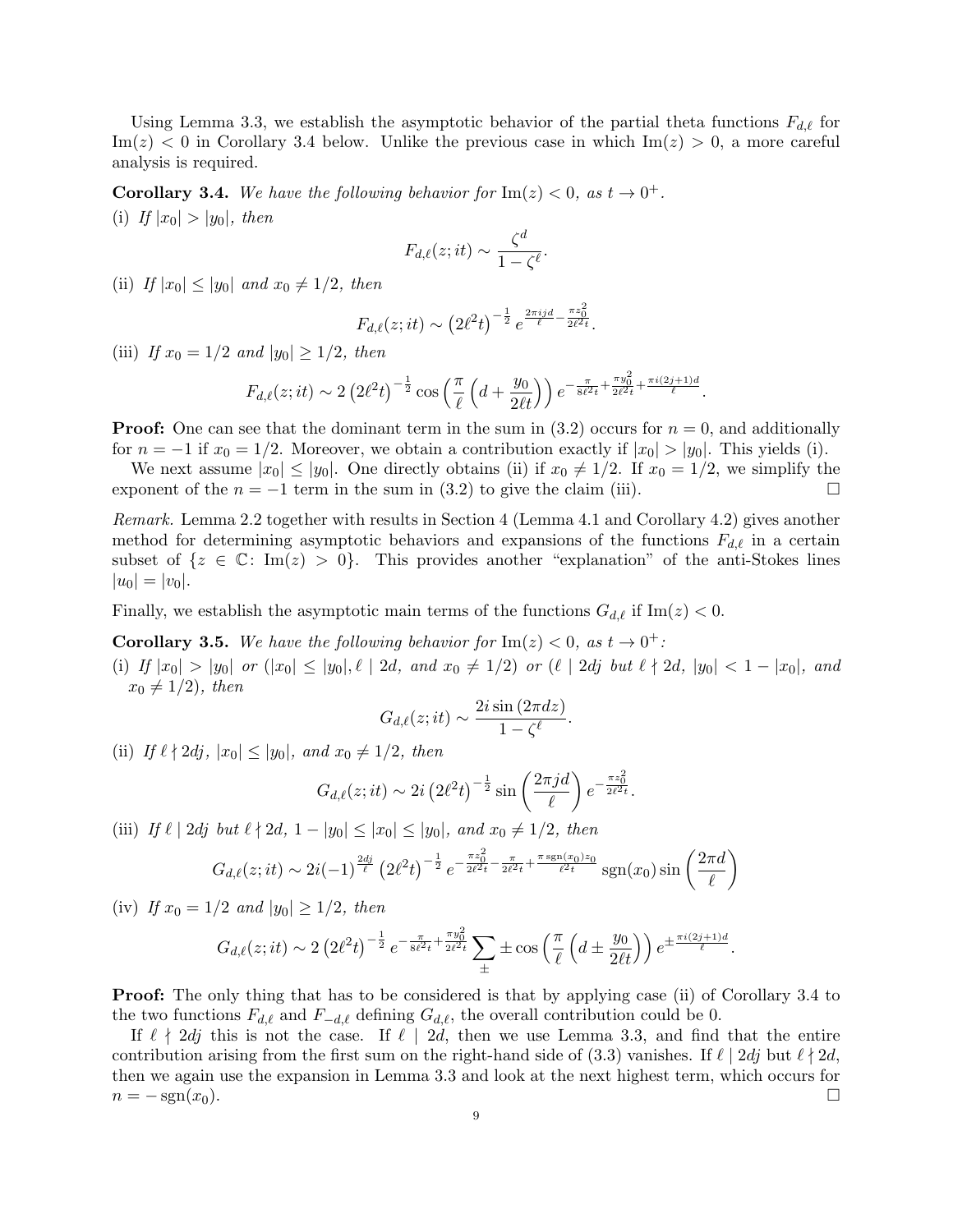# 4. ASYMPTOTIC EXPANSIONS OF  $F_{d,\ell}$  and  $G_{d,\ell}$  if  $\text{Im}(z) = 0$

We are left to consider the asymptotic properties of the partial theta functions  $F_{d,\ell}$  and the functions  $G_{d,\ell}$  if Im(*z*) = 0. For this, we begin by establishing a slight generalization of Theorem 4.1 of [7], namely Lemma 4.1 below, which holds for any  $z \in \mathbb{C}$  satisfying  $|z| < 1/(4\ell)$ . From this we ultimately deduce asymptotic expansions of the functions  $F_{d,\ell}$  and  $G_{d,\ell}$  for real *z* with  $|x_0| < 1/4$ in Corollary 4.3. In Corollary 4.6 below we are able to remove the restriction that  $|x_0| < 1/4$  and provide asymptotic expansions for any  $z \in \mathbb{R}$ , after establishing some technical lemmas.

**Lemma 4.1.** *For*  $|z| < 1/(4\ell)$ ,  $\tau \in \mathbb{H}$ ,  $N \in \mathbb{N}_0$ ,  $d \in \mathbb{Q}$ , and  $\ell \in \mathbb{N}$ , we have that

$$
F_{d,\ell}(z;\tau) = \sum_{b\geq 0} \frac{(2\pi i\ell z)^b}{b!} \left( \frac{\Gamma\left(\frac{b+1}{2}\right)}{2\left(-2\pi i\ell^2\tau\right)^{\frac{b+1}{2}}} - \sum_{a=0}^N \frac{\left(2\pi i\ell^2\tau\right)^a B_{2a+b+1}\left(\frac{d}{\ell}\right)}{a!} \right) + O\left(|\tau|^{N+1}\right).
$$

*Remark.* For  $d > 0$ , Lemma 4.1 is given in [7] as Theorem 4.1.

**Proof:** Choose any  $r \in \mathbb{N}$  such that  $d' := r\ell + d > 0$ . By Lemma 2.3, we have

(4.1) 
$$
F_{d,\ell}(z;\tau) = F_{d',\ell}(z;\tau) + \sum_{a\geq 0} \mathcal{D}_z^{2a} \left( \frac{\zeta^d \left(1 - \zeta^{\ell r}\right)}{1 - \zeta^{\ell}} \right) \frac{(2\pi i \tau)^a}{a!}.
$$

For the first term in  $(4.1)$ , we may use the asymptotic expansion in Lemma 4.1 with *d'* instead of *d*, as it is known to be true from [7]. For the second term, we apply Lemma 2.4 twice, giving the claim.  $\Box$ 

We apply Lemma 4.1 to determine the asymptotic expansion of the partial theta functions *Fd,ℓ*.

**Corollary 4.2.** For  $|z| < 1/(4\ell)$  and  $N \in \mathbb{N}_0$ , as  $t \to 0^+$ , we have that

$$
F_{d,\ell}(z;it) = \frac{1}{2\ell(2t)^{\frac{1}{2}}} e^{-\frac{\pi z^2}{2t}} \left( 1 + \text{erf}\left(\frac{\sqrt{\pi}iz}{\sqrt{2t}}\right) \right)
$$
  
+ 
$$
\sum_{a=0}^{N} \left( \mathcal{D}_z^{2a} \left(\frac{\zeta^d}{1 - \zeta^{\ell}}\right) + \frac{(2a)!}{\ell(2\pi iz)^{2a+1}} \right) \frac{(-2\pi t)^a}{a!} + O\left(t^{N+1}\right).
$$

**Proof:** Using Lemma 2.1, the first term in Lemma 4.1 for  $\tau = it$  evaluates as the first summand in the corollary. The second term in Lemma 4.1 is

$$
-\sum_{a=0}^N \frac{(-2\pi \ell^2 t)^a}{a!} \sum_{b\geq 0} \frac{(2\pi i\ell z)^b}{b!} \frac{B_{2a+b+1}(\frac{d}{\ell})}{2a+b+1}.
$$

The claim follows by applying Lemma 2.4.  $\Box$ 

We next turn to the question of establishing the asymptotic properties of the functions *Fd,ℓ* and  $G_{d,\ell}$  if  $z \in \mathbb{R}$ . We first do so in Corollary 4.3 if  $|x_0| < 1/4$ .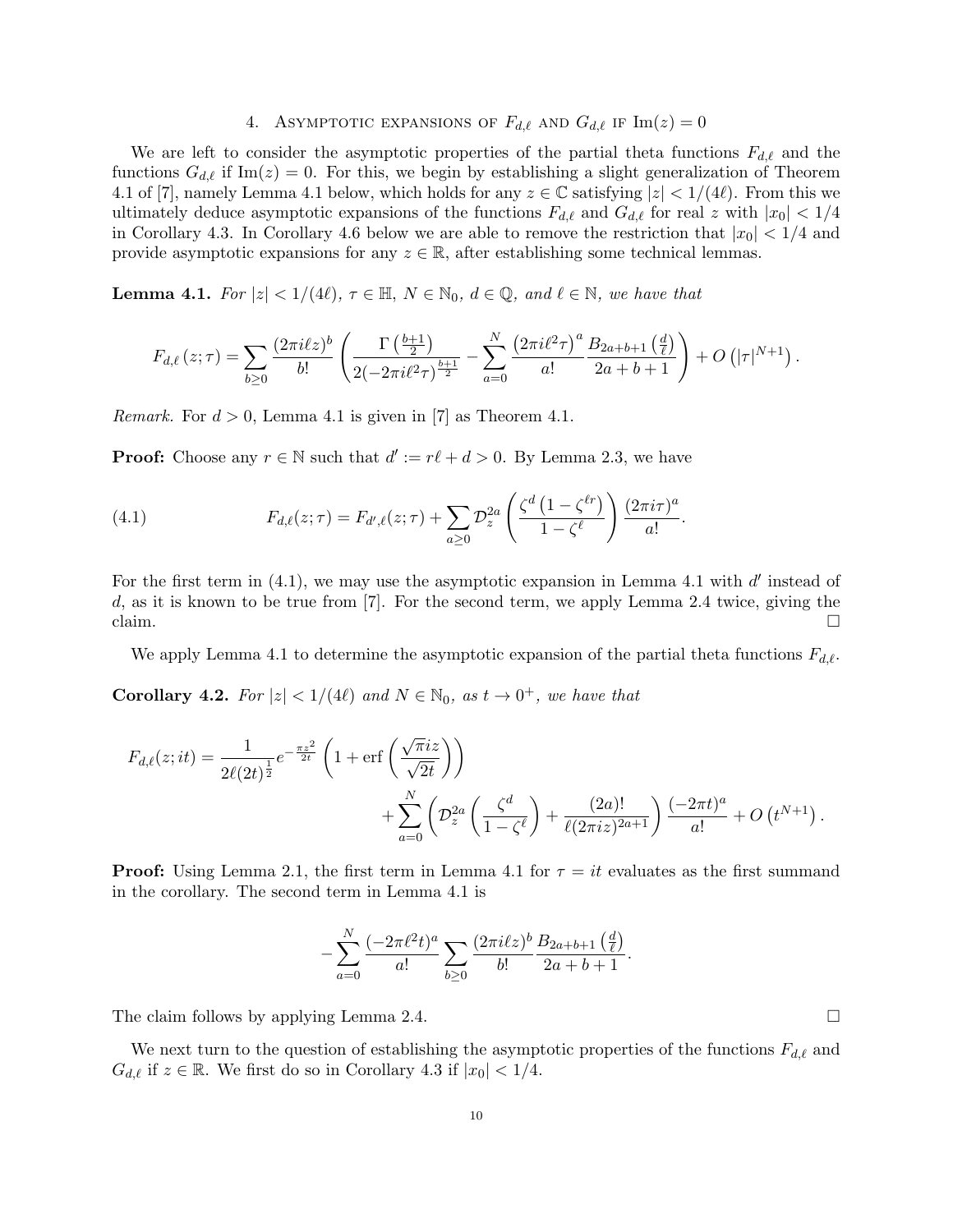**Corollary 4.3.** For  $z = (x_0 + j)/\ell \in \mathbb{R}$ , where  $j \in \mathbb{Z}, \ell \in \mathbb{N}$ , and  $|x_0| < 1/4$ , for any  $N \in \mathbb{N}_0$ , as  $t \rightarrow 0^+,$  we have

$$
F_{d,\ell}(z;it) = \frac{e^{\frac{2\pi idj}{\ell}}}{2\ell(2t)^{\frac{1}{2}}} e^{-\frac{\pi x_0^2}{2\ell^2 t}} \left(1 + \text{erf}\left(\frac{\sqrt{\pi}ix_0}{\ell\sqrt{2t}}\right)\right)
$$
  
+ 
$$
\sum_{a=0}^{N} \left(\mathcal{D}_z^{2a}\left(\frac{\zeta^d}{1 - \zeta^{\ell}}\right) + e^{\frac{2\pi idj}{\ell}}\frac{(2a)!\ell^{2a}}{(2\pi ix_0)^{2a+1}}\right) \frac{(-2\pi t)^a}{a!} + O(t^{N+1}),
$$
  

$$
G_{d,\ell}(z;it) = \frac{i \sin\left(\frac{2\pi dj}{\ell}\right)}{\ell(2t)^{\frac{1}{2}}} e^{-\frac{\pi x_0^2}{2\ell^2 t}} \left(1 + \text{erf}\left(\frac{\sqrt{\pi}ix_0}{\ell\sqrt{2t}}\right)\right)
$$
  
+ 
$$
2i \sum_{a=0}^{N} \left(\mathcal{D}_z^{2a}\left(\frac{\sin(2\pi dz)}{1 - \zeta^{\ell}}\right) + \frac{\sin\left(\frac{2\pi dj}{\ell}\right)(2a)!\ell^{2a}}{(2\pi ix_0)^{2a+1}}\right) \frac{(-2\pi t)^a}{a!} + O(t^{N+1}).
$$

**Proof:** We have

$$
F_{d,\ell}(z;\tau) = e^{\frac{2\pi i d_j}{\ell}} \sum_{n\geq 0} e^{2\pi i \frac{x_0}{\ell} (\ell n + d)} q^{(\ell n + d)^2} = e^{\frac{2\pi i d_j}{\ell}} F_{d,\ell} \left( \frac{x_0}{\ell};\tau \right).
$$

The expansions for the functions  $F_{d,\ell}$  and  $G_{d,\ell}$  then follow from Corollary 4.2.

In order to remove the restriction in Corollary 4.3 that  $|x_0|$  < 1/4, we begin by establishing Lemma 4.4 below, which holds for certain real values of *z*.

**Lemma 4.4.** If  $z = \frac{w_0}{\ell} + \frac{c}{h\ell} \in \mathbb{R}$ ,  $h \geq 2$ ,  $gcd(c, h) = 1$ , and  $|w_0| < \frac{1}{4l}$  $\frac{1}{4h}$ *, then we have for any*  $N \in \mathbb{N}_0$ , as  $t \to 0^+,$ 

$$
F_{d,\ell}(z;it) = \sum_{a=0}^{N} \mathcal{D}_z^{2a} \left( \frac{\zeta^d}{1 - \zeta^{\ell}} \right) \frac{(-2\pi t)^a}{a!} + O(t^{N+1}),
$$
  

$$
G_{d,\ell}(z;it) = 2i \sum_{a=0}^{N} \mathcal{D}_z^{2a} \left( \frac{\sin(2\pi dz)}{1 - \zeta^{\ell}} \right) \frac{(-2\pi t)^a}{a!} + O(t^{N+1}).
$$

**Proof:** We may write

(4.2) 
$$
F_{d,\ell}(z;\tau) = e^{\frac{2\pi i d c}{h\ell}} \sum_{j=0}^{h-1} e^{\frac{2\pi i c j}{h}} F_{\ell j + d,\ell h} \left( \frac{w_0}{\ell};\tau \right).
$$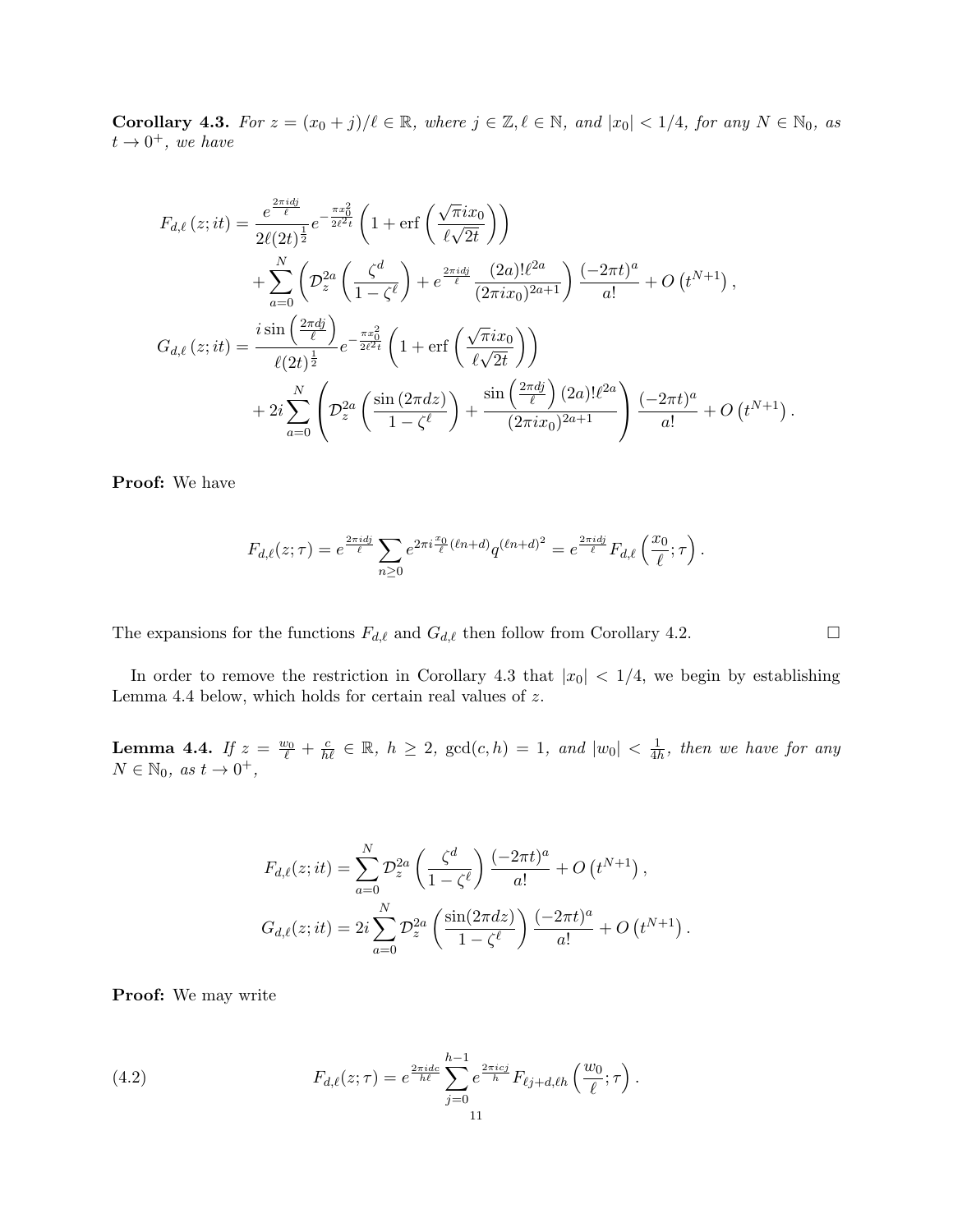By (4.2), Corollary 4.2, and the fact that  $\sum_{j=0}^{h-1} e^{\frac{2\pi i c_j}{h}} = 0$ , we obtain

$$
F_{d,\ell}(z;it) = -e^{\frac{2\pi i dc}{\hbar}} \sum_{j=0}^{h-1} e^{\frac{2\pi i cj}{\hbar}} \sum_{a=0}^{N} \left( \mathcal{D}_{\frac{w_0}{\ell}}^{2a} \left( \frac{e^{2\pi i (\ell j + d) \frac{w_0}{\ell}}}{e^{2\pi i \ell h \frac{w_0}{\ell}} - 1} \right) - \frac{(2a)!}{\ell h \left( 2\pi i \frac{w_0}{\ell} \right)^{2a+1}} \right) \frac{(-2\pi t)^a}{a!} + O(t^{N+1})
$$
  
\n
$$
= -\sum_{a=0}^{N} \mathcal{D}_z^{2a} \left( \sum_{j=0}^{h-1} e^{2\pi i \left( \frac{dc}{\hbar \ell} + \frac{cj}{\hbar} \right)} \frac{e^{2\pi i (\ell j + d) \frac{w_0}{\ell}}}{e^{2\pi i h w_0} - 1} \right) \frac{(-2\pi t)^a}{a!} + O(t^{N+1})
$$
  
\n
$$
= -\sum_{a=0}^{N} \mathcal{D}_z^{2a} \left( \frac{e^{\frac{2\pi i dc}{\hbar \ell} + \frac{2\pi i dw_0}{\ell}}}{e^{2\pi i h w_0} - 1} \sum_{j=0}^{N} e^{2\pi i (\frac{c}{\hbar} + w_0) j} \right) \frac{(-2\pi t)^a}{a!} + O(t^{N+1})
$$
  
\n
$$
= -\sum_{a=0}^{N} \mathcal{D}_z^{2a} \left( \frac{e^{2\pi i d (\frac{c}{\hbar \ell} + \frac{w_0}{\ell})}}{e^{2\pi i \ell (\frac{c}{\hbar \ell} + \frac{w_0}{\ell})} - 1} \right) \frac{(-2\pi t)^a}{a!} + O(t^{N+1}).
$$

From this, we may conclude the claim.

In order to fully remove the restriction that  $|x_0|$  < 1/4 in Corollary 4.3, in addition to Lemma 4.4, we need the following technical result.

**Lemma 4.5.** *We have*  $\Omega = \mathbb{R} \setminus \mathbb{Z}$ *, where* 

$$
\Omega := \left\{ w_0 + \frac{c}{h} : \frac{c}{h} \in \mathbb{Q} \setminus \{0\}, \gcd(c, h) = 1, h \ge 2, w_0 \in \mathbb{R}, |w_0| < \frac{1}{4h} \right\}.
$$

**Proof:** A short calculation reveals that the sets

$$
D_{\frac{c}{h}} := \left\{ w_0 \in \mathbb{R} : \left| w_0 - \frac{c}{h} \right| < \frac{1}{4h} \right\},\
$$

where  $c/h \in \mathbb{Q} \setminus \{0\}$ , cover the interval  $(0,1)$ , and thus,  $\mathbb{R} \setminus \mathbb{Z} \subseteq \Omega$ . By considering the cases  $0 < w_0 < \frac{1}{4l}$  $\frac{1}{4h}$  and  $-\frac{1}{4h} < w_0 < 0$  separately, it is not difficult to see that Ω contains no integer. □

We are now able to establish the general asymptotic expansions of the functions  $F_{d,\ell}$  and  $G_{d,\ell}$  if  $\text{Im}(z) = 0.$ 

**Corollary 4.6.** *For*  $z \in \mathbb{R}$ *, as*  $t \to 0^+$ *, for any*  $N \in \mathbb{N}_0$ *, the following are true.* (i) If  $z \in \frac{1}{\ell}$  $\frac{1}{\ell} \mathbb{Z}$ , then we have that

$$
F_{d,\ell}(z;it) = \frac{e^{2\pi i dz}}{2\ell (2t)^{\frac{1}{2}}} - e^{2\pi i dz} \sum_{a=0}^{N} \frac{B_{2a+1}(\frac{d}{\ell}) (-2\pi \ell^{2} t)^{a}}{(2a+1)a!} + O(t^{N+1}),
$$
  
\n
$$
G_{d,\ell}(z;it) = \frac{i \sin(2\pi dz)}{\ell (2t)^{\frac{1}{2}}} - \sum_{a=0}^{N} \left( e^{2\pi i dz} B_{2b+1}(\frac{d}{\ell}) - e^{-2\pi i dz} B_{2a+1}(-\frac{d}{\ell}) \right) \frac{(-2\pi \ell^{2} t)^{a}}{a!(2a+1)} + O(t^{N+1}).
$$

(ii) If  $z \in \mathbb{R} \setminus \frac{1}{\ell}$  $\frac{1}{\ell} \mathbb{Z}$ , then we have that

$$
F_{d,\ell}(z;it) = \sum_{a=0}^{N} \mathcal{D}_z^{2a} \left( \frac{e^{2\pi i dz}}{1 - \zeta^{\ell}} \right) \frac{(-2\pi t)^a}{a!} + O(t^{N+1}),
$$
  

$$
G_{d,\ell}(z;it) = 2i \sum_{a=0}^{N} \mathcal{D}_z^{2a} \left( \frac{\sin(2\pi dz)}{1 - \zeta^{\ell}} \right) \frac{(-2\pi t)^a}{a!} + O(t^{N+1}).
$$

**Proof:**

(i) In this case, we may apply Corollary 4.3 with  $x_0 = 0$ . We first note that erf(0) = 0. Next, in order to evaluate the sum on *b* which appears, we use  $(2.7)$  with  $z \mapsto x_0, \ell \mapsto 1$ , and  $d \mapsto d/\ell$ .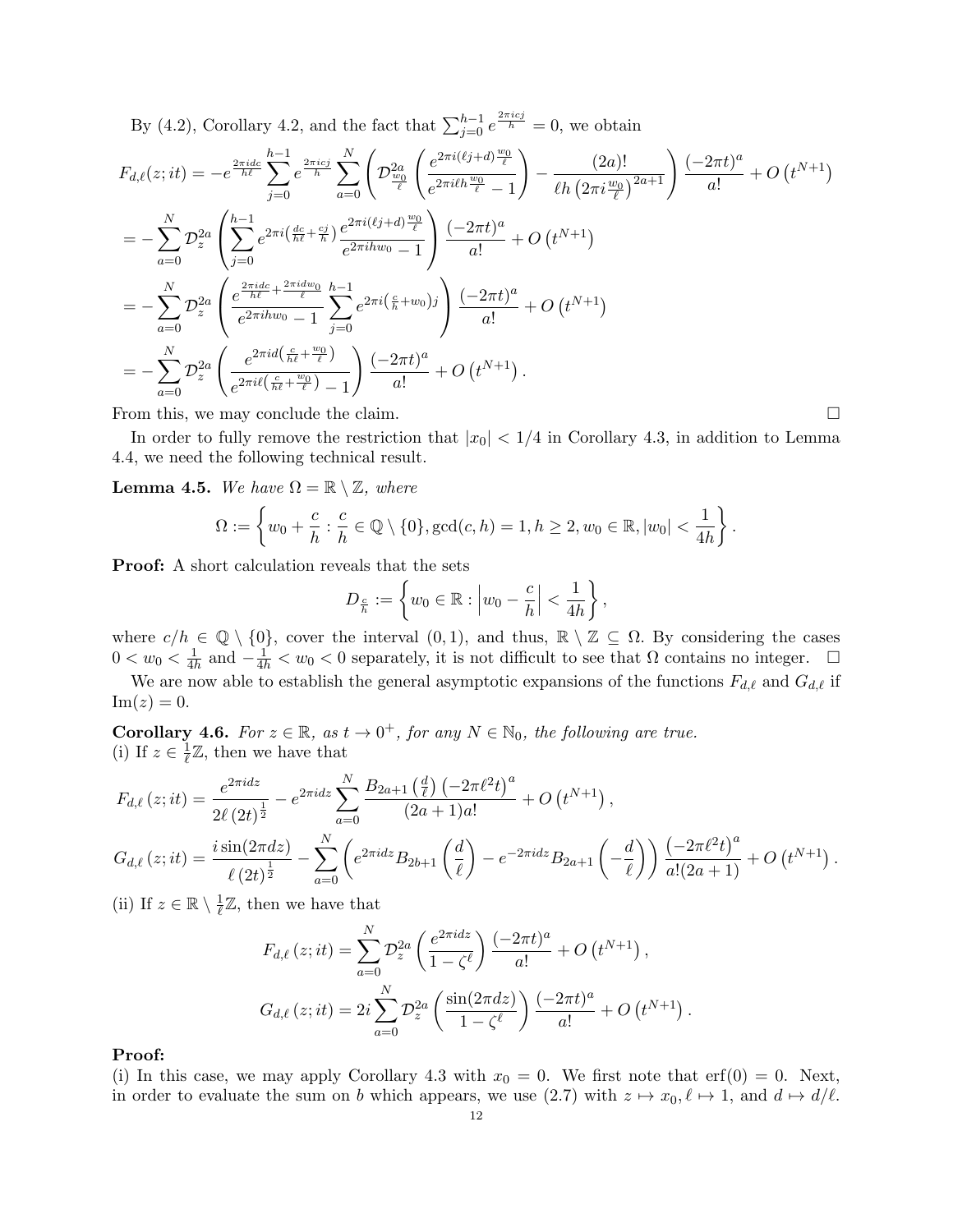This gives the expression for  $F_{d,\ell}$  in case (i) of Corollary 4.6. The expression for  $G_{d,\ell}$  immediately follows.

(ii) In this case, we have that  $z \in \mathbb{R} \setminus \frac{1}{\ell}$  $\frac{1}{\ell} \mathbb{Z}$ , hence  $\ell z \in \mathbb{R} \setminus \mathbb{Z}$ , thus, we may apply Lemma 4.5 to  $\ell z$ *,* to deduce that we may write  $z = w_0/\ell + c/(h\ell)$  for some  $c \in \mathbb{Z}, h \in \mathbb{N}$  such that  $gcd(c, h) = 1$ and  $h \geq 2$ , and some  $w_0 \in \mathbb{R}$  satisfying  $|w_0| \leq 1/(4h)$ . We then apply Lemma 4.4 to obtain the expressions for  $F_{d,\ell}$  and  $G_{d,\ell}$  given in (ii) of Corollary 4.6.

From Corollary 4.6, we deduce the following asymptotic behavior if  $\text{Im}(z) = 0$ .

**Corollary 4.7.** *As*  $t \to 0^+$ *, the following are true.*  $1\pi$ 

(i) If 
$$
z \in \frac{1}{\ell} \mathbb{Z}
$$
, we have that

$$
F_{d,\ell}(z;it) \sim \frac{\zeta^d}{2\ell(2t)^{\frac{1}{2}}}.
$$

(ii) *If*  $z \in \mathbb{R} \setminus \frac{1}{\ell}$  $\frac{1}{\ell} \mathbb{Z}$ *, we have that* 

$$
F_{d,\ell}(z;it) \sim \frac{\zeta^d}{1-\zeta^{\ell}}.
$$

(iii) *If*  $z \in \frac{1}{\ell}$  $\frac{1}{\ell} \mathbb{Z}$  and  $2dz \notin \mathbb{Z}$ , we have that

$$
G_{d,\ell}(z;it) \sim \frac{i \sin(2\pi dz)}{\ell(2t)^{\frac{1}{2}}}.
$$

 $(iv)$  *If*  $z \in \mathbb{R} \setminus \frac{1}{\ell}$  $\frac{1}{\ell} \mathbb{Z}$  and  $2dz \notin \mathbb{Z}$ , we have that

$$
G_{d,\ell}(z;it) \sim \frac{2i\sin(2\pi dz)}{1-\zeta^{\ell}}.
$$

 $(v)$  *If*  $z \in \frac{1}{\ell}$  $\frac{1}{\ell} \mathbb{Z}$  and  $2dz \in \mathbb{Z}$ , we have that

$$
G_{d,\ell}(z;it) \sim (-1)^{2dz+1} \frac{2d}{\ell}.
$$

 $(vi)$  *If*  $z \in \mathbb{R} \setminus \frac{1}{\ell}$  $\frac{1}{\ell} \mathbb{Z}$  and  $2dz \in \mathbb{Z}$ , we have that

$$
G_{d,\ell}(z;it) \sim (-1)^{2dz+1} \frac{8\pi \ell d\zeta^{\ell}}{(1-\zeta^{\ell})^2} t.
$$

*Remark.* The functions given on the right-hand sides of the displayed asymptotics in parts (v) and (vi) are equal to zero if and only if  $d = 0$ , in which case the functions  $G_{0,\ell}$  appearing on the left-hand sides are identically equal to zero.

# 5. ASYMPTOTIC BEHAVIOR OF  $F_{d,\ell}$  AND  $G_{d,\ell}$

We are now able to prove Theorem 1.1 and Corollary 1.2, using results established in Sections 2, 3, and 4. In particular, Theorem 1.1 follows from Lemma 3.1, Lemma 3.3, and Corollary 4.6. Corollary 1.2 can be concluded from Corollaries 3.2, 3.4, and 4.7. We establish results analogous to Theorem 1.1 and Corollary 1.2 for the functions *Gd,ℓ* in Theorem 5.1 and Corollary 5.2 below. These follow in exactly the same way, with the exception of using Corollary 3.5 instead of Corollary 3.4. As we have seen previously, these behavior depend on where in C the Jacobi variable *z* is located. We begin with Theorem 5.1, which gives asymptotic expansions for the functions  $G_{d,\ell}$  as  $t \to 0^+$ .

**Theorem 5.1.** We have the following behavior, as  $t \to 0^+$ , for any  $N \in \mathbb{N}_0$ .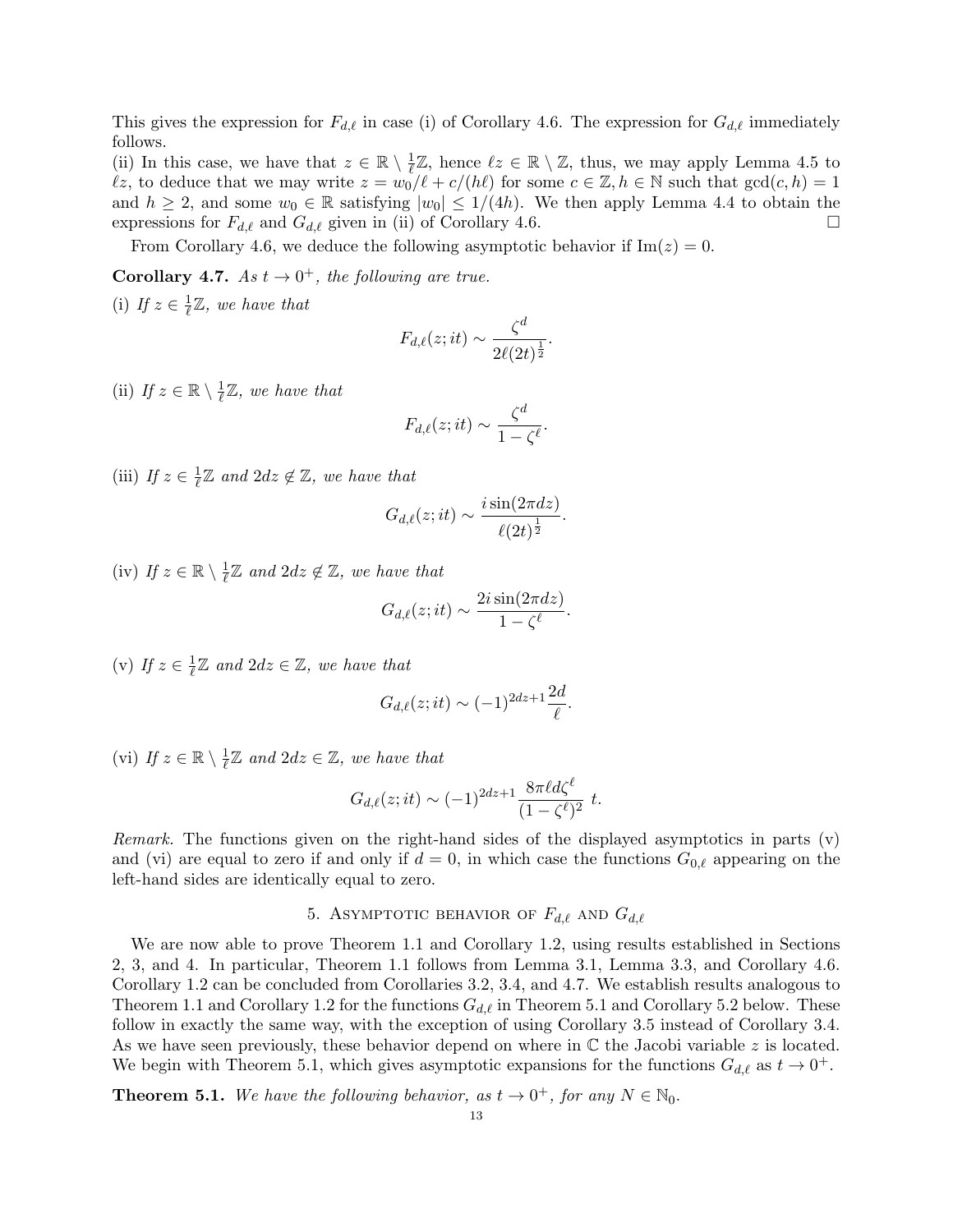(i) If  $\text{Im}(z) > 0$  or  $(\text{Im}(z) < 0$  and  $|x_0| > |y_0|$ , or  $(z \in \mathbb{R} \setminus \frac{1}{\ell})$  $(\frac{1}{\ell}\mathbb{Z})$ , then

$$
G_{d,\ell}(z;it) = 2i \sum_{a=0}^{N} \mathcal{D}_z^{2a} \left( \frac{\sin(2\pi dz)}{1 - \zeta^{\ell}} \right) \frac{(-2\pi t)^a}{a!} + O(t^{N+1}).
$$

(ii) *If*  $\text{Im}(z) < 0$  *and*  $|x_0| \leq |y_0|$ *, then* 

$$
G_{d,\ell}(z;it) = 2i \left(2\ell^2 t\right)^{-\frac{1}{2}} e^{-\frac{\pi z_0^2}{2\ell^2 t}} \sum_{\substack{n \in \mathbb{Z} \\ |n+x_0| \le |y_0|}} e^{-\frac{\pi n^2}{2\ell^2 t} - \frac{\pi z_0 n}{\ell t}} \sin\left(\frac{2\pi d}{\ell}(j-n)\right)
$$

$$
+ 2i \sum_{a=0}^N \mathcal{D}_z^{2a} \left(\frac{\sin(2\pi dz)}{1 - \zeta^{\ell}}\right) \frac{(-2\pi t)^a}{a!} + O\left(t^{N+1}\right).
$$

(iii) *If*  $z \in \frac{1}{\ell}$ *ℓ* Z*, then*

$$
G_{d,\ell}(z;it) = \frac{i \sin(2\pi dz)}{\ell(2t)^{\frac{1}{2}}} - \sum_{a=0}^{N} \left( \zeta^{d} B_{2a+1} \left( \frac{d}{\ell} \right) - \zeta^{-d} B_{2a+1} \left( -\frac{d}{\ell} \right) \right) \frac{\left( -2\pi \ell^{2} t \right)^{a}}{a!(2a+1)} + O\left(t^{N+1}\right).
$$

Next we give the asymptotic behavior of the functions  $G_{d,\ell}$  as  $t \to 0^+$ . There are seven different cases in this result, dependent on the location of *z* in C.

*Remark.* By using the previous theorem, we can now easily compute the asymptotic expansion of

$$
\widetilde{G}_{d,\ell}(z;\tau) := G_{d,\ell}(z;\tau) + \zeta^{\ell}q^{d^2}.
$$

This can be used to recover several asymptotic formulas previously obtained in [5], [8] and other papers for certain special values of  $z$ ,  $d$ , and  $\ell$ .

**Corollary 5.2.** We have the following behavior as  $t \to 0^+$ .

(i) If  $\text{Im}(z) > 0$  or  $(\text{Im}(z) < 0$  and  $|x_0| > |y_0|)$  or  $(\text{Im}(z) < 0, |x_0| \le |y_0|, \ell \mid 2d,$  and  $x_0 \ne 1/2)$  or  $(\text{Im}(z) < 0, \ell \mid 2dj \text{ but } \ell \nmid 2d, |y_0| < 1 - |x_0|, \text{ and } x_0 \neq 1/2 \text{) or } (z \in \mathbb{R} \setminus \frac{1}{\ell})$  $\frac{1}{\ell} \mathbb{Z}$  and  $2dz \notin \mathbb{Z}$ ), then

$$
G_{d,\ell}\left(z;it\right) \sim \frac{2i\sin\left(2\pi dz\right)}{1-\zeta^{\ell}}
$$

*.*

(ii) *If*  $\text{Im}(z) < 0$ ,  $|x_0| \le |y_0|$ ,  $x_0 \ne 1/2$ , and  $\ell \nmid 2dj$ , then

$$
G_{d,\ell}(z;it) \sim 2i \left(2\ell^2 t\right)^{-\frac{1}{2}} \sin\left(\frac{2\pi j d}{\ell}\right) e^{-\frac{\pi z_0^2}{2\ell^2 t}}.
$$

(iii) If Im(z) < 0,  $\ell$  | 2dj but  $\ell \nmid 2d$  and  $1 - |y_0| \leq |x_0| \leq |y_0|$  and  $x_0 \neq 1/2$ , then

$$
G_{d,\ell}(z;it) \sim 2i(-1)^{\frac{2dj}{\ell}} \left(2\ell^2 t\right)^{-\frac{1}{2}} e^{-\frac{\pi z_0^2}{2\ell^2 t} - \frac{\pi}{2\ell^2 t} + \frac{\pi \operatorname{sgn}(x_0) z_0}{\ell^2 t}} \operatorname{sgn}(x_0) \sin\left(\frac{2\pi d}{\ell}\right)
$$

(iv) *If*  $\text{Im}(z) < 0$ ,  $x_0 = 1/2$  *and*  $|y_0| \geq 1/2$ , *then* 

$$
G_{d,\ell}(z;it) \sim 2\left(2\ell^2 t\right)^{-\frac{1}{2}} e^{-\frac{\pi}{8\ell^2 t} + \frac{\pi y_0^2}{2\ell^2 t}} \sum_{\pm} \pm \cos\left(\frac{\pi}{\ell} \left(d \pm \frac{y_0}{2\ell t}\right)\right) e^{\pm \frac{\pi i (2j+1)d}{\ell}}.
$$

 $(v)$  *If*  $z \in \frac{1}{\ell}$ *ℓ* Z *with* 2*dz ̸∈* Z*, then we have*

$$
G_{d,\ell}(z;it) \sim i \left(2\ell^2 t\right)^{-\frac{1}{2}} \sin(2\pi dz).
$$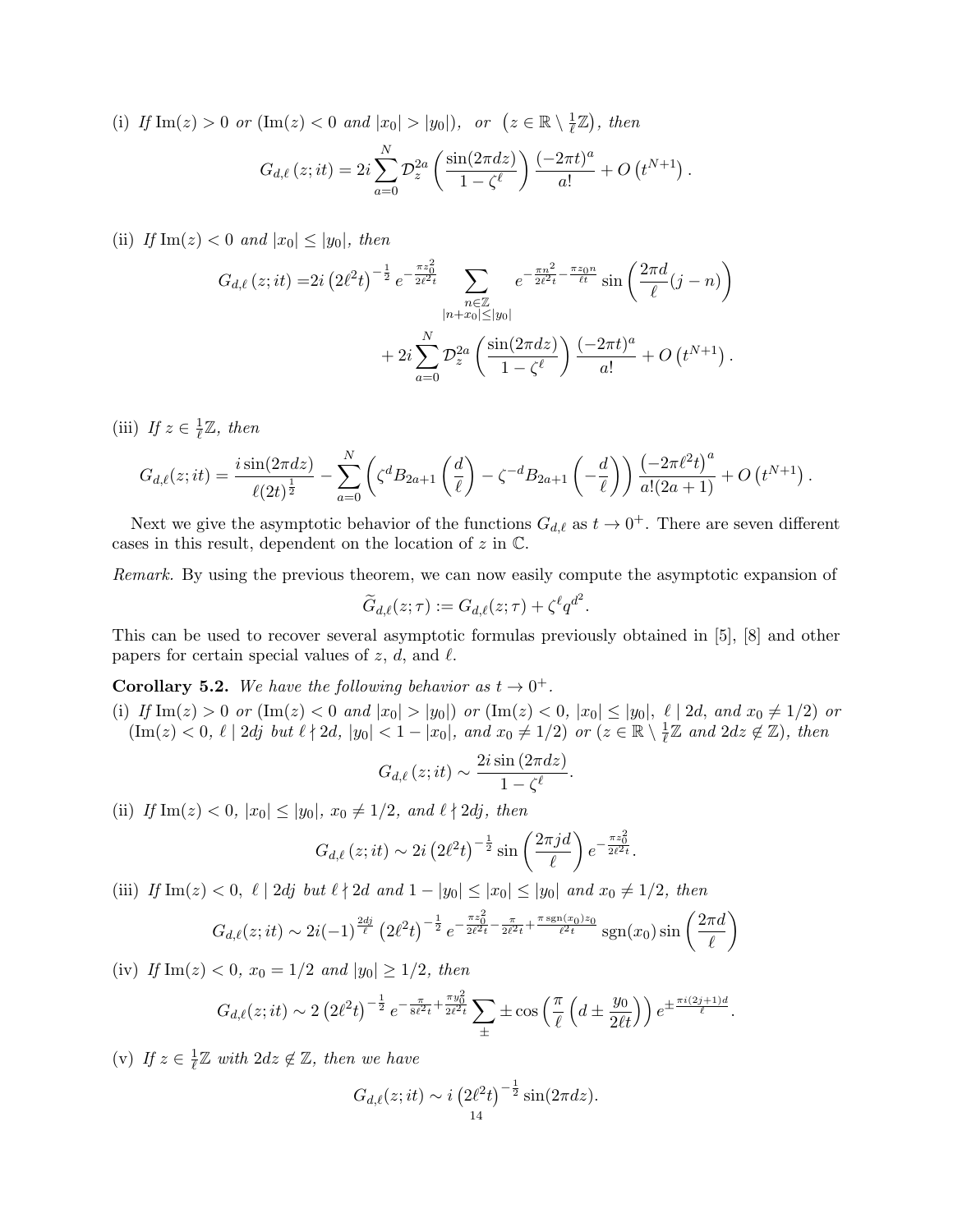(vi) *If*  $z \in \frac{1}{\ell}$  $\frac{1}{\ell} \mathbb{Z}$  and  $2dz \in \mathbb{Z}$ , then

$$
G_{d,\ell}(z;it) \sim (-1)^{2dz+1} \frac{2d}{\ell}.
$$

(vii) *If*  $z \in \mathbb{R} \setminus \frac{1}{\ell}$  $\frac{1}{\ell} \mathbb{Z}$  and  $2dz \in \mathbb{Z}$ , then

$$
G_{d,\ell}(z;it) \sim (-1)^{2dz+1} \frac{8\pi \ell d\zeta^{\ell}}{(1-\zeta^{\ell})^2} \; t.
$$

### 6. Regularized characters of singlet algebra modules

In this section we apply the results from the previous sections to study asymptotic properties of characters of the  $(1, p)$ -singlet vertex operator algebra,  $p \in \mathbb{N}_{\geq 2}$ , and their quantum dimensions. We do not recall the definition of the  $(1, p)$ -singlet vertex algebra here; instead we refer the reader to [13]. In this paper we are only interested in regularized characters of irreducible modules, whose explicit formulae we recall next.

In vertex algebra theory, it is customary to use  $\text{ch}[M](\tau)$  to denote the character (or modified graded dimension) of a *V* -module *M*. By definition,

$$
ch[M](\tau) = \text{tr}_M q^{L(0) - \frac{c}{24}},
$$

where  $L(0)$  is the degree operator (acting semisimply) of *M* and  $c \in \mathbb{C}$  is the central charge. A regularized character of *M* is simply a function depending on a complex variable *ε*, denoted by  $\text{ch}[M^{\varepsilon}](\tau)$ , such that

$$
\lim_{\varepsilon \to 0} \mathrm{ch}[M^{\varepsilon}](\tau) = \mathrm{ch}[M](\tau).
$$

Although there are many different ways to introduce a regularization, for the singlet vertex algebra this can be done canonically via resolutions in terms of Fock modules (again for details see [13]). One of the upshots of the regularization in [13] is a one-to-one correspondence among irreducible modules and their regularized characters.

As we already mentioned in the introduction, the (1*, p*)-singlet vertex algebra admits two types of irreducible characters: atypical and typical. Here we are only interested in regularized characters. Typical (regularized) characters are given by

(6.1) 
$$
\operatorname{ch}[F_{\lambda}^{\varepsilon}](\tau) := \frac{e^{2\pi\varepsilon(\lambda - \frac{\alpha_0}{2})}q^{\frac{1}{2}(\lambda - \frac{\alpha_0}{2})^2}}{\eta(\tau)},
$$

where  $\lambda \in \mathbb{C}$ ,  $\alpha_0 := \sqrt{2p} - \sqrt{2/p}$  and  $\eta(\tau) := q^{1/24} \prod_{n \geq 1} (1 - q^n)$  is Dedekind's *η*-function. On the other hand, atypical characters are given by [13]:

$$
\text{(6.2)} \quad\n \begin{aligned}\n &\text{ch}[M_{r,s}^{\varepsilon}](\tau) \\
&= \frac{1}{\eta(\tau)} \sum_{n\geq 0} \left( e^{\frac{2\pi\varepsilon}{\sqrt{2p}}(2pn - s - pr + 2p)} q^{\frac{1}{4p}(2pn - s - pr + 2p)^2} - e^{\frac{2\pi\varepsilon}{\sqrt{2p}}(2pn + s - pr + 2p)} q^{\frac{1}{4p}(2pn + s - pr + 2p)^2} \right),\n \end{aligned}
$$

where  $r \in \mathbb{Z}$ , and  $1 \leq s \leq p-1$ . We stress that in particular,  $M_{1,1}$  is the  $(1,p)$ -singlet vertex algebra [13]. We note that [16] used a slightly different *ε*-parametrization; ch $[M_{r,s}^{\varepsilon}]$  in [13] is precisely ch $[M_{r,s}^{-\varepsilon}]$  in [16]. We normalize the atypical characters ch $[M_{r,s}^{\varepsilon}]$  by defining the functions

$$
\mathcal{C}_{r,s}(\varepsilon;\tau) := \eta(\tau) \operatorname{ch} \left[ M_{r,s}^{\varepsilon} \right](\tau).
$$

It is not difficult to see that we may decompose the normalized characters  $\mathcal{C}_{r,s}$  as a difference of functions defined using the Jacobi partial theta functions  $F_{d,\ell}$  as follows:

$$
C_{r,s}(\varepsilon;\tau)=F_{2p-s-pr,2p}\left(\frac{-i\varepsilon}{\sqrt{2p}};\frac{\tau}{4p}\right)-F_{2p+s-pr,2p}\left(\frac{-i\varepsilon}{\sqrt{2p}};\frac{\tau}{4p}\right).
$$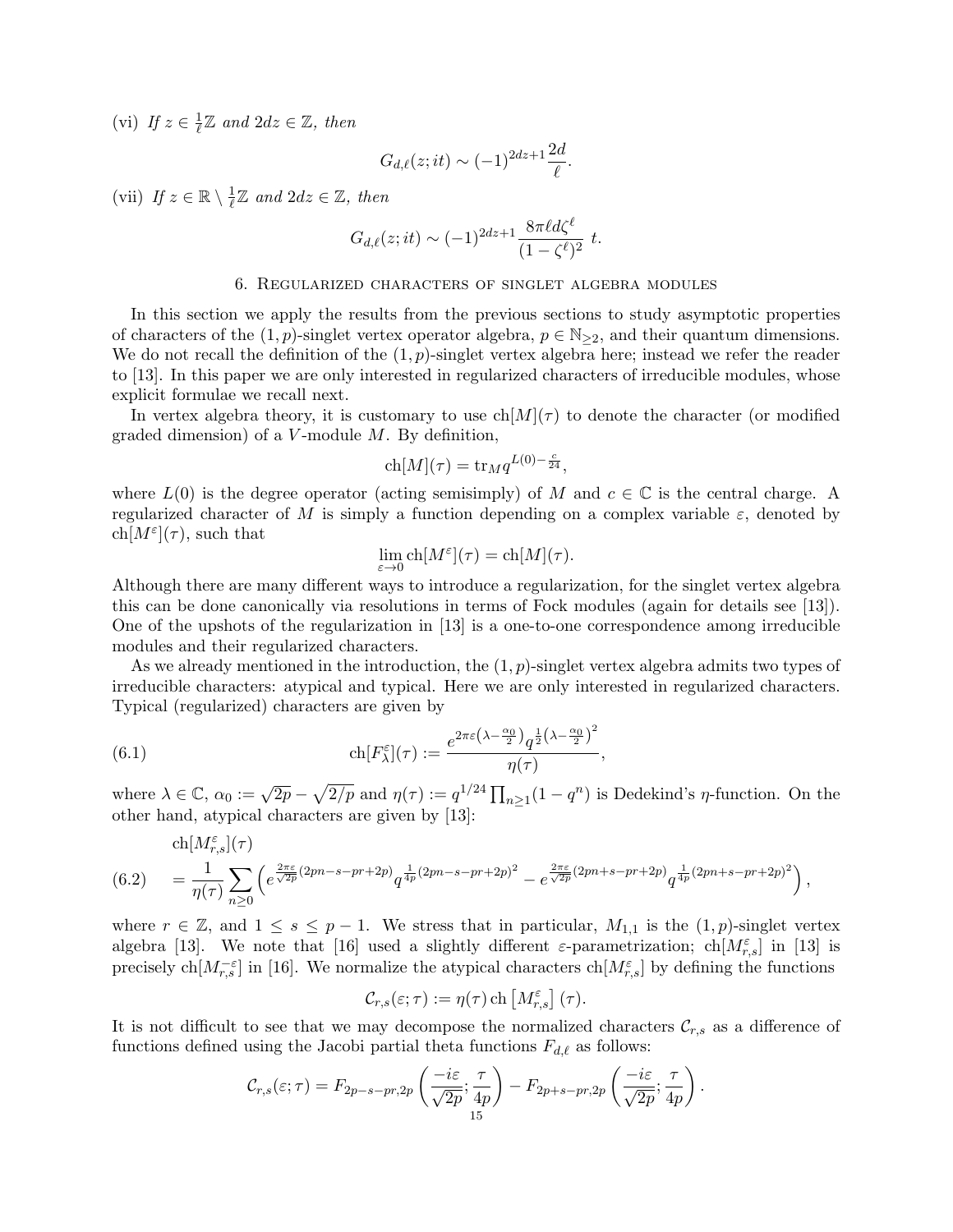Our next results further relate the regularized atypical characters to some of the functions studied earlier.

**Lemma 6.1.** *For*  $\varepsilon \in \mathbb{C}$ *, we have that* 

$$
\mathcal{C}_{r,s}(\varepsilon;\tau) = -G_{s+p(r-2),2p}\left(-\frac{i\varepsilon}{\sqrt{2p}};\frac{\tau}{4p}\right) + \sum_{a\geq 0} \left[\mathcal{D}_z^{2a}\left(\frac{\zeta^{s+(r-2)p}\left(1-\zeta^{-2p(r-2)}\right)}{1-\zeta^{2p}}\right)\right]_{z=-\frac{i\varepsilon}{\sqrt{2p}}}\frac{\left(\frac{\pi i\tau}{2p}\right)^a}{a!}.
$$

)*a*

**Proof:** The claim follows by applying Lemma 2.3. □

For the remainder of this section, as introduced in the introduction, we write  $\varepsilon = (\varepsilon_0 + ik)/\sqrt{2p}$ , with  $k \in \mathbb{Z}$ ,  $\varepsilon_0 = u_0 + iv_0$  with  $u_0, v_0 \in \mathbb{R}$ , and  $-1/2 < v_0 \le 1/2$ . Using Lemma 6.1 and results from Section 5, we establish the asymptotic expansions of the functions  $\mathcal{C}_{r,s}$  in Theorem 6.2.

**Theorem 6.2.** We have the following behavior, as  $t \to 0^+$ , for any  $N \in \mathbb{N}_0$ . (i) *If*  $\text{Re}(\varepsilon) < 0$  *or*  $(\text{Re}(\varepsilon) > 0$  *and*  $|v_0| > |u_0|)$  *or*  $(u_0 = 0$  *and*  $v_0 \neq 0)$ *, then* 

$$
C_{r,s}(\varepsilon;it) = \sum_{a=0}^N \mathcal{D}_{\varepsilon}^{2a} \left( \frac{e^{\pi\sqrt{2p}(1-r)\varepsilon} \sinh\left(\sqrt{\frac{2}{p}}\pi s\varepsilon\right)}{\sinh\left(\sqrt{2p}\pi\varepsilon\right)} \right) \frac{(\pi t)^a}{a!} + O\left(t^{N+1}\right).
$$

(ii) *If*  $\text{Re}(\varepsilon) > 0$ *, and*  $|v_0| \leq |u_0|$ *, then* 

$$
\mathcal{C}_{r,s}(\varepsilon;it) = -2i(2pt)^{-\frac{1}{2}}e^{\frac{\pi\varepsilon_0^2}{2pt}} \sum_{\substack{n\in\mathbb{Z} \\ |n+v_0|\leq |u_0|}} (-1)^{r(k+n)} \sin\left(\frac{\pi s(k-n)}{p}\right) e^{-\frac{\pi n^2}{2pt} + \frac{2\pi i\varepsilon_0 n}{t}} + \sum_{a=0}^N \mathcal{D}_{\varepsilon}^{2a} \left(\frac{e^{\pi\sqrt{2p}(1-r)\varepsilon} \sinh\left(\sqrt{\frac{2}{p}}\pi s\varepsilon\right)}{\sinh\left(\sqrt{2p}\pi\varepsilon\right)}\right) \frac{(\pi t)^a}{a!} + O\left(t^{N+1}\right).
$$

(iii) *If*  $\varepsilon_0 = 0$ *, then* 

$$
\mathcal{C}_{r,s}(\varepsilon;it) = -i(-1)^{rk} \sin\left(\frac{\pi ks}{p}\right) (2pt)^{-\frac{1}{2}}
$$
  
+  $(-1)^{kr} \sum_{a=0}^{N} \left(e^{\frac{\pi isk}{p}} B_{2a+1}\left(\frac{s+p(r-2)}{2p}\right) - e^{-\frac{\pi isk}{p}} B_{2a+1}\left(-\frac{s+p(r-2)}{2p}\right)\right) \frac{(-2\pi pt)^a}{(2a+1)a!}$   
- 
$$
\sum_{a=0}^{N} \mathcal{D}_{\varepsilon}^{2a} \left(e^{2\pi \varepsilon \frac{(s-p)}{\sqrt{2p}}}\frac{\sinh(\sqrt{2p}(r-2)\pi\varepsilon)}{\sinh(\sqrt{2p}\pi\varepsilon)}\right) \frac{(\pi t)^a}{a!} + O(t^{N+1}).
$$

**Proof:** We use Lemma 6.1 and Theorem 5.1 with  $z = -i\varepsilon/\sqrt{2p}$ , and  $\tau \mapsto \tau/(4p)$ . Recalling that  $z = (z_0 + j)/\ell$  and  $\varepsilon = (\varepsilon_0 + ik)/\sqrt{2p}$ , we thus take  $\ell = 2p$ ,  $j = k$ ,  $z_0 = -i\varepsilon_0$ ,  $x_0 = v_0$ , and  $y_0 =$ *−u*0*.* The conditions from Theorem 5.1 then translate as follows:

$$
\text{Im}(z) > 0 \Leftrightarrow \text{Re}(\varepsilon) < 0, \quad |x_0| > |y_0| \Leftrightarrow |v_0| > |u_0|, \quad z \in \mathbb{R} \setminus \frac{1}{\ell} \mathbb{Z} \Leftrightarrow u_0 = 0 \text{ and } v_0 \neq 0.
$$

Parts (i) and (ii) follow by combining Lemma 6.1 and Theorem 5.1 (i) and (ii), respectively. To prove (iii), we proceed similarly and combine Lemma 6.1 and Theorem 5.1 (iii). The first term arising from (iii) of Theorem 5.1 simplifies to be the first term of the statement. For the second term arising from (iii) of Lemma 6.1 we use a direct substitution. Finally the remaining term from Lemma 6.1 yields the third term after a change of variables.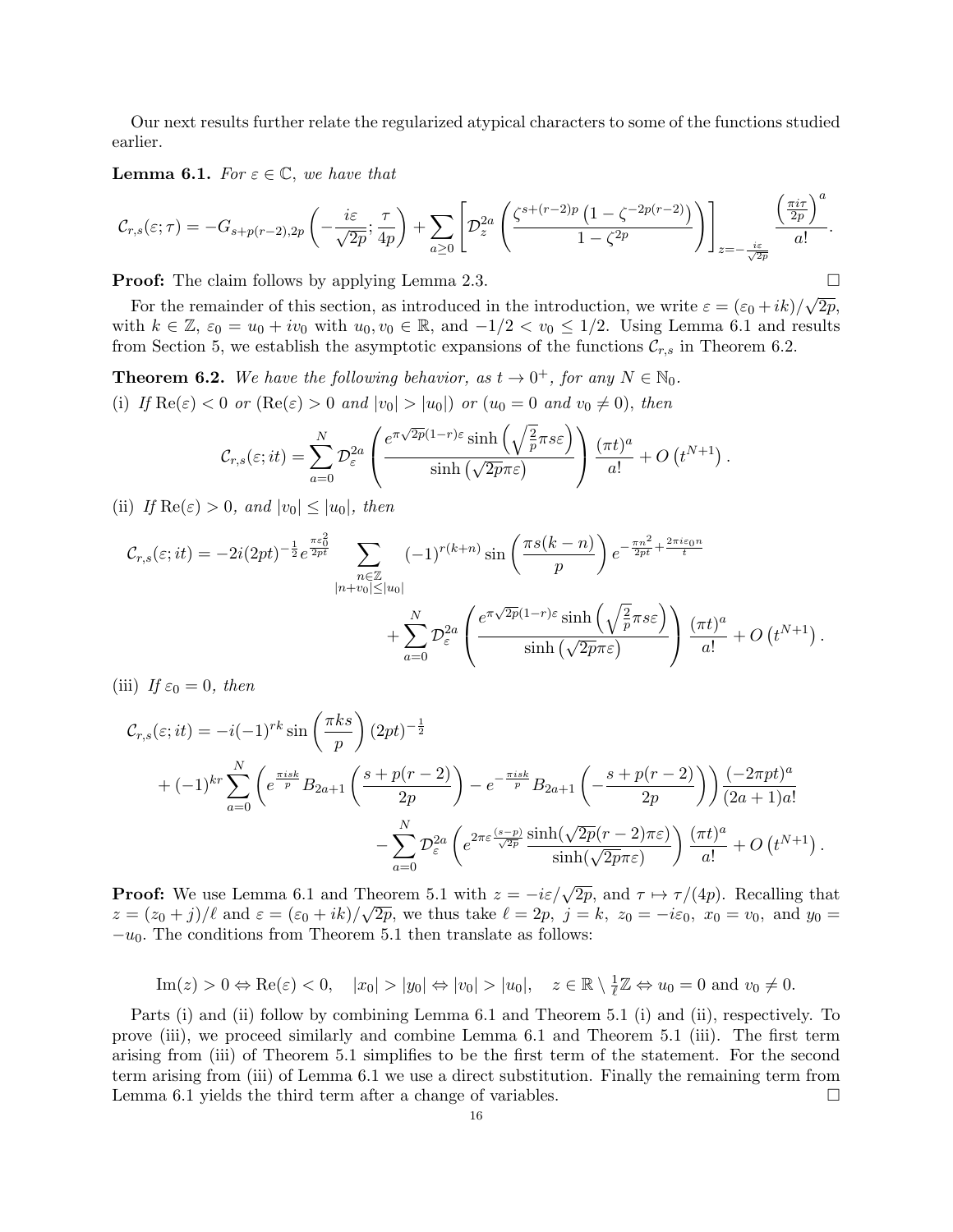*Remark.* Using the fact that  $\mathcal{C}_{r,s} = F_{2p-s-pr,2p} - F_{2p+s-pr,2p}$ , one may alternatively establish asymptotic results for the functions  $\mathcal{C}_{r,s}$  using the asymptotic results for the functions  $F_{d,\ell}$  obtained in the previous sections.

*Remark.* Define  $\mathcal{C}_{r,s}^{(m)}(\varepsilon;\tau) := \mathcal{D}_{\varepsilon}^m(\mathcal{C}_{r,s}(\varepsilon;\tau))$ . For  $m=1$ , these and related "weight 3/2" false theta functions were studied in [8, 16] in connection to atypical characters of the (*p, p′* )-singlet vertex algebras. Their asymptotic expansion can be computed from the previous theorem by differentiating the asymptotic expansion in (i)-(iii) term by term.

Using Theorem 6.2 as well as some earlier results, we establish the asymptotic behavior of the normalized characters  $\mathcal{C}_{r,s}$  in Corollary 6.3. Recall that  $1 \leq s \leq p-1$ ; for this reason, if we encounter the hypothesis  $p \nmid s$  in the proof of Corollary 6.3 below, we refrain from writing it down. Similarly,  $p \mid s$  can not occur, so if tabulating previous results to formulate Corollary 6.3 we (must) omit such cases.

**Corollary 6.3.** We have the following behavior, as  $t \to 0^+$ .

(i) If  $\text{Re}(\varepsilon) < 0$  or  $(\text{Re}(\varepsilon) > 0$  and  $|v_0| > |u_0|)$  or  $(\text{Re}(\varepsilon) > 0, p \mid ks, |u_0| < 1 - |v_0|,$  and  $v_0 \neq 1/2)$ *or*  $(u_0 = 0, v_0 \neq 0, \text{ and } s(v_0 + k)/p \notin \mathbb{Z}$ , then

$$
\mathcal{C}_{r,s}\left(\varepsilon; it\right) \sim e^{\pi \varepsilon \sqrt{2p}(1-r)} \frac{\sinh\left(\frac{\sqrt{2}\pi s\varepsilon}{\sqrt{p}}\right)}{\sinh\left(\sqrt{2p}\pi\varepsilon\right)}.
$$

(ii) *If*  $\text{Re}(\varepsilon) > 0$ ,  $|v_0| \leq |u_0|$ ,  $v_0 \neq 1/2$ , and  $p \nmid ks$ , then

$$
\mathcal{C}_{r,s}\left(\varepsilon;it\right)\sim-2i(-1)^{kr}(2pt)^{-\frac{1}{2}}\sin\left(\frac{\pi ks}{p}\right)e^{\frac{\pi\varepsilon_0^2}{2pt}}.
$$

(iii) *If*  $\text{Re}(\varepsilon) > 0$ , *p* | *ks*,  $1 - |u_0| \le |v_0| \le |u_0|$ , and  $v_0 \ne 1/2$ , then

$$
\mathcal{C}_{r,s}\left(\varepsilon;it\right) \sim -2i(-1)^{r(k+1)+\frac{sk}{p}}(2pt)^{-\frac{1}{2}}e^{\frac{\pi\varepsilon_0^2}{2pt}-\frac{\pi}{2pt}-\frac{\pi i\operatorname{sgn}(v_0)\varepsilon_0}{pt}}\operatorname{sgn}(v_0)\sin\left(\frac{\pi s}{p}\right).
$$

(iv) *If*  $\text{Re}(\varepsilon) > 0$ *,*  $v_0 = 1/2$ *, and*  $|u_0| \geq 1/2$ *, then* 

$$
\mathcal{C}_{r,s}(\varepsilon;it) \sim -2(2pt)^{-\frac{1}{2}}e^{-\frac{\pi}{8pt}+\frac{\pi u_0^2}{2pt}}\sum_{\pm} \pm \cos\left(\frac{\pi}{2p}\left(s+pr\mp\frac{u_0}{t}\right)\right)e^{\pm\frac{\pi i(2k+1)(s+pr)}{2p}}.
$$

(v) If  $\varepsilon_0 = 0$  and  $p \nmid ks$ , then

$$
C_{r,s}(\varepsilon; it) \sim -i(-1)^{kr} (2pt)^{-\frac{1}{2}} \sin\left(\frac{\pi ks}{p}\right).
$$

(vi) If  $\varepsilon_0 = 0$  and  $p \mid ks$ , then

$$
\mathcal{C}_{r,s}(\varepsilon;it) \sim (-1)^{kr + \frac{ks}{p}} \frac{s}{p}.
$$

(vii) *If*  $u_0 = 0, v_0 \neq 0$ *, and*  $s(v_0 + k)/p \in \mathbb{Z}$ *, then* 

$$
\mathcal{C}_{r,s}(\varepsilon;it) \sim 2\pi s(-1)^{\frac{s(v_0+k)}{p}+kr} e^{-\pi i r v_0} \frac{(r-1-i \cot(\pi v_0))}{1-e^{-2\pi i v_0}} t.
$$

### **Proof:**

(i) Under the first, second, and fourth set of hypotheses given, we use Theorem 6.2. Under the third set of hypotheses given, we apply Lemma 6.1 and appeal to the fourth set of hypotheses in Corollary 5.2 (i). The main term in the asymptotic expansion then follows from Theorem 6.2, taking  $a = 0$ .

- (ii) Corollary 1.2 directly yields the claim.
- (iii) The claim follows from Corollary 1.2, after simplifying.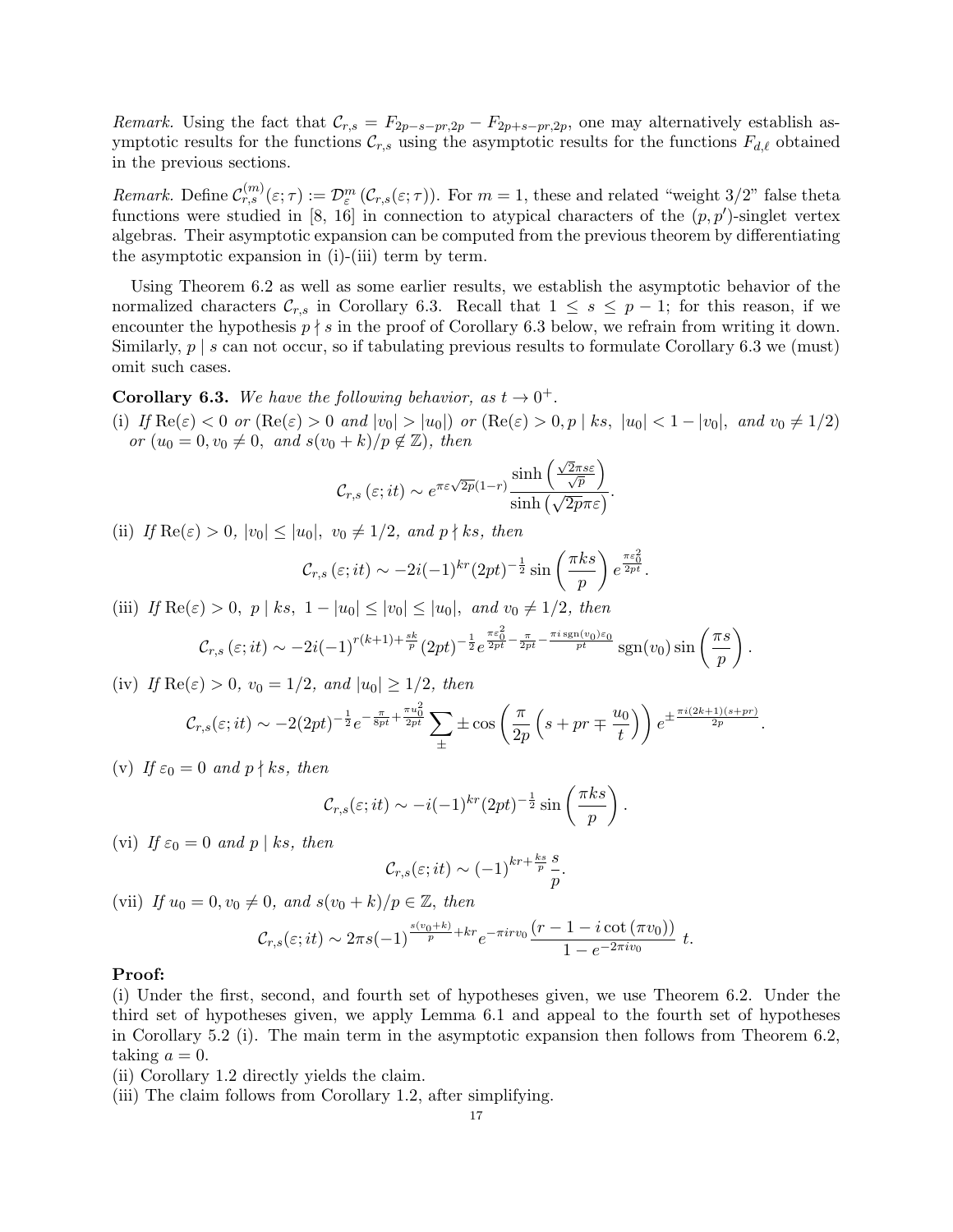- (iv) and (v) follow from Corollary 5.2, Lemma 6.1, and Theorem 6.2.
- (vi) The claim follows directly from Corollary 5.2 and Lemma 6.1 since

$$
\lim_{t \to 0} \frac{1 - e^{-2pt(r-2)}}{1 - e^{2pt}} = (2 - r).
$$

(vii) The claim follows from Theorem 6.2 (i), using the  $a = 1$  term of the sum given.

We finally prove Theorem 1.3, which establishes the  $(\varepsilon$ -regularized) quantum dimensions of the singlet algebra modules. Recall from (1.3), that

$$
\mathrm{qdim}[M^\varepsilon_{r,s}]=\lim_{t\to 0^+}\frac{\mathrm{ch}[M^\varepsilon_{r,s}](it)}{\mathrm{ch}[M^\varepsilon_{1,1}](it)}\qquad\qquad\mathrm{and}\qquad\qquad \mathrm{qdim}[F^\varepsilon_\lambda]=\lim_{t\to 0^+}\frac{\mathrm{ch}[F^\varepsilon_\lambda](it)}{\mathrm{ch}[M^\varepsilon_{1,1}](it)}.
$$

**Proof of Theorem 1.3:** For  $\text{qdim}[M_{r,s}^{\varepsilon}]$ , all of the statements follow from Corollary 6.3 in a straightforward manner, except for certain parts of (i), (ii), and (iv), which we now elaborate upon.

For part (i), we first note that in establishing (1.4) for  $\dim[M_{r,s}^{\varepsilon}]$  in the case  $(\text{Re}(\varepsilon) > 0, p|k, |u_0| <$ 1 −  $|v_0|$ , and  $v_0 \neq 1/2$ ), we apply Corollary 6.3 (i) twice, using that  $p \mid k$  implies  $p \mid ks$ , to establish the asymptotic behaviors of  $C_{r,s}$  and  $C_{1,1}$ , from which the result follows in this case. Next, we consider the two cases  $(\text{Re}(\varepsilon) > 0, \text{ and } |v_0| > |u_0|)$ , and  $\text{Re}(\varepsilon) < 0$ . The claimed results for  $\text{qdim}[M_{r,s}^{\varepsilon}]$  in these cases again follow by applying Corollary 6.3 (i) twice, once to  $\mathcal{C}_{r,s}$  and once to  $C_{1,1}$ . Turning to the last set of hypotheses ( $u_0 = 0$  and  $v_0 \neq 0$ ), the proof splits into two cases:  $s(k+v_0)/p \notin \mathbb{Z}$  and  $s(k+v_0)/p \in \mathbb{Z}$ . In the former case, we again apply Corollary 6.3 (i) to establish the asymptotic behaviors of  $\mathcal{C}_{r,s}$  and  $\mathcal{C}_{1,1}$ . For this we additionally require that  $(v_0 + k)/p \notin \mathbb{Z}$ , but since  $0 < |v_0| \leq 1/2$ , this condition always holds. In the latter case  $(s(k + v_0)/p \in \mathbb{Z})$  we apply Corollary 6.3 (vii) for *s*, and Corollary 6.3 (i) for  $s = 1$ , to establish the asymptotic behaviors of  $\mathcal{C}_{r,s}$  and  $\mathcal{C}_{1,1}$  respectively. We find that  $\text{qdim}[M_{r,s}^{\varepsilon}] = 0$  in this case, which agrees with (1.4) under the hypotheses given.

To establish part (ii) for  $\text{qdim}[M_{r,s}^{\varepsilon}],$  we distinguish three subcases of the hypotheses  $(\text{Re}(\varepsilon) > 0,$  $p \nmid k$ ,  $|v_0| \le |u_0|$ , and  $v_0 \neq 1/2$ ). Firstly, if we additionally have that  $p \nmid ks$ , then we may apply Corollary 6.3 (ii) twice to obtain the claim. Next, if in addition to the original hypotheses we have that  $p \mid ks$  and  $|u_0| < 1 - |v_0|$ , then we apply Corollary 6.3 (i) for  $s$  and part (ii) for  $s = 1$  yielding  $qdim\left[M_{r,s}^{\varepsilon}\right]=0$  which is compatible with the claimed formula in (ii) in this case. Finally, if we additionally have that  $|u_0| > 1 - |v_0|$ , we apply Corollary 6.3 (iii), and Corollary 6.3 (ii) for  $s = 1$ , to establish the asymptotic behaviors of  $\mathcal{C}_{r,s}$  and  $\mathcal{C}_{1,1}$  respectively, and again find that  $\text{qdim}[M_{r,s}^{\varepsilon}] = 0$ under the hypotheses given, as claimed.

To prove (iv), we use Corollary 6.3 (iv) to obtain

(6.3) 
$$
\frac{\mathcal{C}_{r,s}(\varepsilon;it)}{\mathcal{C}_{1,1}(\varepsilon;it)} \sim \frac{\sum_{\pm} \pm \cos\left(\frac{\pi}{2p}\left(s+pr \mp \frac{u_0}{2pt}\right)\right)e^{\pm \frac{\pi i (2k+1)(s+pr)}{2p}}}{\sum_{\pm} \pm \cos\left(\frac{\pi}{2p}\left(1+p \mp \frac{u_0}{2pt}\right)\right)e^{\pm \frac{\pi i (2k+1)(1+p)}{2p}}}
$$

 $\text{With } \alpha := e^{\frac{\pi i (2k+1)(s+pr)}{2p}}, \beta := e^{\frac{\pi i (2k+1)(1+p)}{2p}}, \alpha := \pi \frac{s+pr}{2p}$  $\frac{+pr}{2p}, b := \pi \frac{1+p}{2p}$  $\frac{+p}{2p}$ , and  $T := \frac{-u_0 \pi}{4p^2 t}$  (so that  $T \to \infty$ ), (6.3) equals

*.*

$$
\frac{\sum_{\pm} \pm \cos(a \pm T)\alpha^{\pm 1}}{\sum_{\pm} \pm \cos(b \pm T)\beta^{\pm 1}} = \frac{i \cos(a) \sin(\text{Arg}(\alpha)) - \sin(a) \cos(\text{Arg}(\alpha)) \tan(T)}{i \cos(b) \sin(\text{Arg}(\beta)) - \sin(b) \cos(\text{Arg}(\beta)) \tan(T)}.
$$

Thus, we need to investigate for which  $A, B, C, D \in \mathbb{C}$ 

$$
\lim_{T \to \infty} \frac{A + B \tan(T)}{C + D \tan(T)}
$$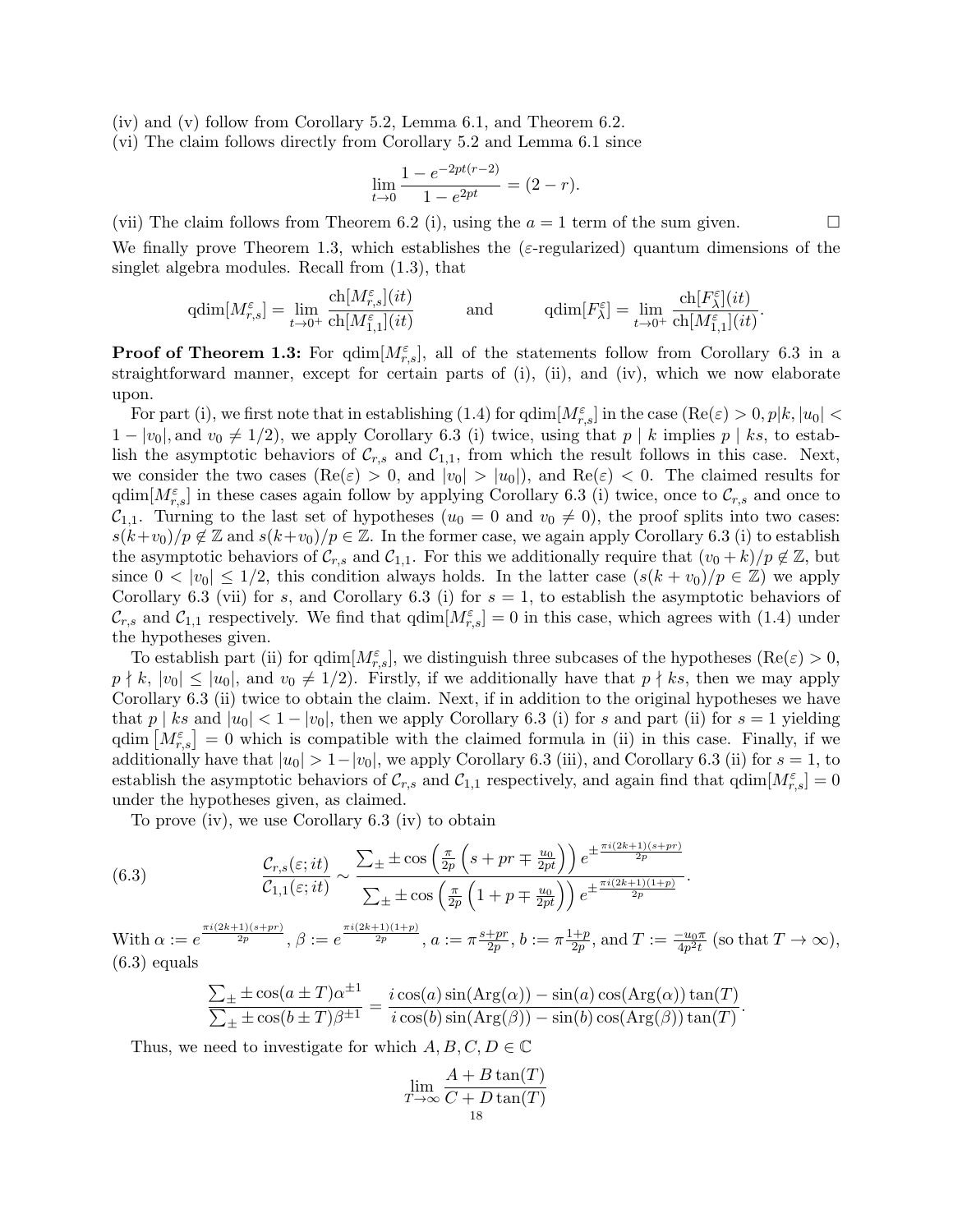exists. If we consider the special sequence  $T = \pi(j + 1/2)$  with  $j \in \mathbb{Z}$ , we see that the above limit must be  $B/D$ . At the same time with  $T = \pi j$  with  $j \in \mathbb{Z}$ , this limit equals  $A/C$  if  $C \neq 0$ . Therefore we must have  $AD = BC$ . In this case, the above quotient (and the limit) exists and equals  $B/D$ . Note that if  $C = 0$  and the limit exists, then  $A = 0$  and we again obtain  $B/D$ . In our situation, this gives the condition

$$
\tan(\text{Arg}(\alpha))\tan(b) = \tan(a)\tan(\text{Arg}(\beta)).
$$

Substituting into this expression the definitions of  $\alpha, \beta, a$  and b gives the condition stated in Theorem 1.3. Substituting the appropriate values for *B/D* and simplifying gives the claimed limit.

For  $\dim[F_{\lambda}^{\varepsilon}]$ , we first recall (6.1) and hence

$$
\eta(\tau) \operatorname{ch}[F_{\lambda}^{\varepsilon}](\tau) = e^{2\pi \varepsilon (\lambda - \frac{\alpha_0}{2})} q^{\frac{1}{2} (\lambda - \frac{\alpha_0}{2})^2}.
$$

Therefore,  $\eta(it)$  ch $[F_{\lambda}^{\varepsilon}](it) \sim e^{2\pi\varepsilon(\lambda - \frac{\alpha_0}{2})} + O(t)$ , for all  $\varepsilon$ . The results claimed in Theorem 1.3 pertaining to  $\text{qdim}[F_{\lambda}^{\varepsilon}]$  follow again from Corollary 6.3.

#### 7. Future work

This work has several possible extensions. Here we briefly propose its "higher rank" generalization in connection with representation theory.

As explained in [13], the atypical singlet characters  $\text{ch}[M_{r,s}](\tau)$  are in fact parametrized by the elements of the dual lattice of  $L = \sqrt{2p}\mathbb{Z}$ , which can be viewed as a dilation of the  $\mathfrak{sl}_2$  root lattice. This construction generalizes to higher rank simple Lie algebras. More precisely, for every root lattice *Q* of ADE type and  $p \in \mathbb{N}_{\geq 2}$ , there exists a vertex operator algebras whose (atypical) irreducible characters are in one-to-one correspondence with the elements of the dual lattice of *√*  $\sqrt{2p}Q$  (for details see [23]). These characters are further studied in [9], where we denoted them by ch $[W^0(p,\lambda)_Q]$ . In parallel with [13], it is straightforward to regularize them by inclusion of an additional (Jacobi) variable  $\varepsilon \in \mathbb{C}^n$  [14]. The resulting expression  $ch[W^0(p, \lambda)_Q](\varepsilon; \tau)$ , modulo a power of the Dedekind *η*-function, can be expressed in terms of certain higher rank (Jacobi) partial theta functions and their derivatives.

We propose to study asymptotic properties (as  $t \to 0^+$ ) of ch $[W^0(p, \lambda)_Q](\varepsilon; \tau)$ . This requires a suitable extension of Theorem 1.1 to higher ranks, which we (jointly with T. Creutzig) intend to address and solve in our future work (see also [14]).

### **REFERENCES**

- [1] K. Alladi, *A new combinatorial study of the Rogers-Fine identity and a related partial theta series,* Int. J. Number Theory **5** (2009), 1311-1320.
- [2] G. Andrews, *Partitions: yesterday and today,* New Zealand Mathematical Society, Wellington, 1979.
- [3] G. Andrews, *Ramanujan's "lost" notebook. I. Partial θ functions,* Adv. Math. **41** (1981), 137-172.
- [4] B. Berndt, *Ramanujan's Notebooks, Part V*, Springer Verlag, New York, (1998).
- [5] B. Berndt and B. Kim, *Asymptotic expansions of certain partial theta functions,* Proc. Amer. Math. Soc. **139** (2011), 3779-3788.
- [6] B. Berndt and A. Yee, *Combinatorial proofs of identities in Ramanujan's lost notebook associate with the Rogers-Fine identity and false theta functions,* Ann. Comb. **7** (2003), 409-423.
- [7] K. Bringmann and B. Kim, *On the asymptotic behavior of unimodal rank generating function,* J. Math. Analysis and Appl. **435** (2016), 627-645.
- [8] K. Bringmann and A.Milas, *W-Algebras, False Theta Functions and Quantum Modular Forms, I* Int. Math. Res. Notices (2015), 11351-11387.
- [9] K. Bringmann and A.Milas, *W-Algebras, higher rank false theta functions and quantum dimensions*, Selecta Mathematica, (2016), doi:10.1007.
- [10] K. Bringmann and L. Rolen, *Half-integral weight Eichler integrals and quantum modular forms,* J. Number Theory **161** (2016), 240-254.